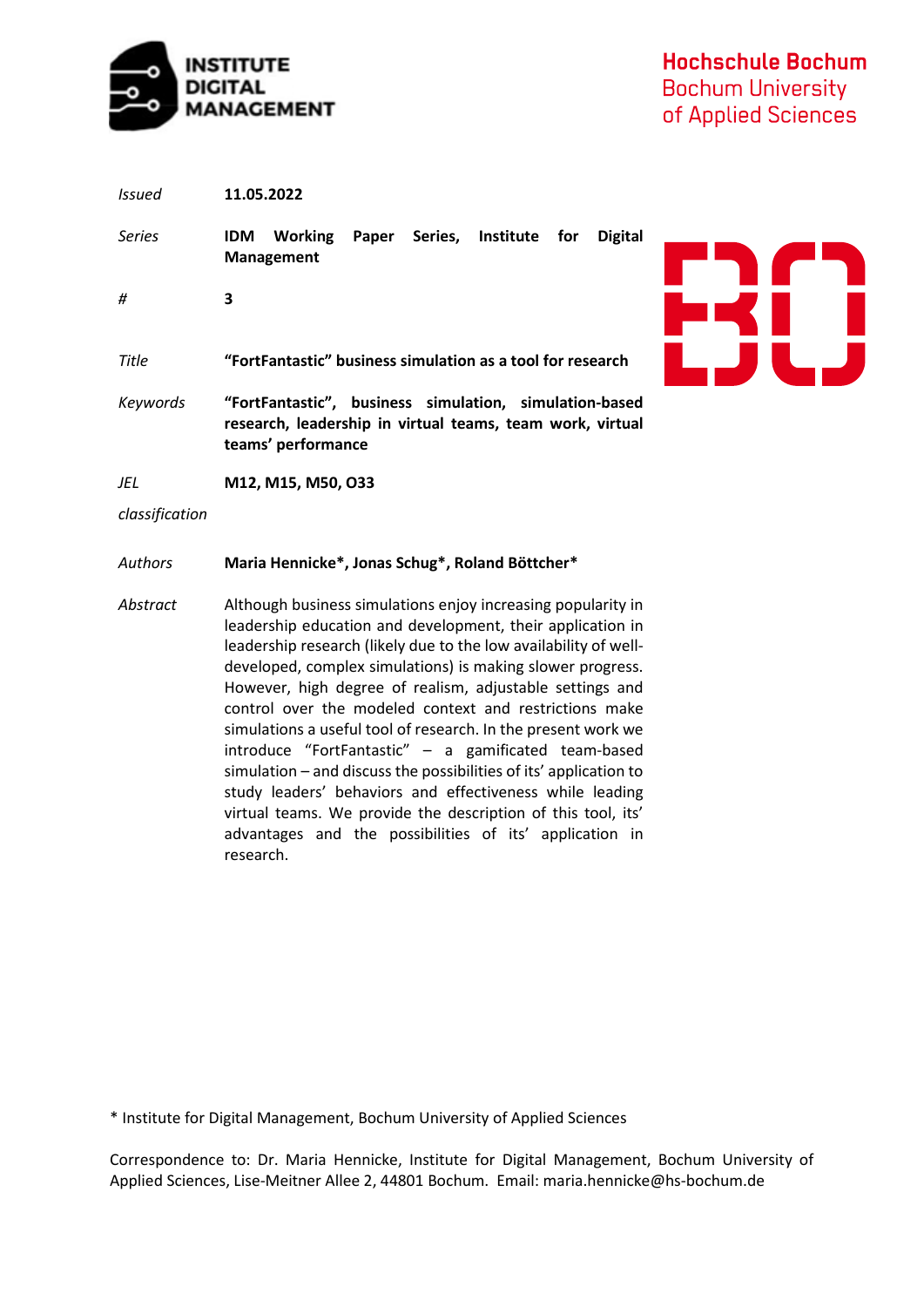### **1. Introduction**

Leadership education and leadership development literature has demonstrated the effectiveness of business simulations in learning (e.g., Burch et al., 2014), assessment, and development of leadership skills (e.g. Siewiorek et al., 2012). Indeed, business simulations increase participants' engagement (Buil et al., 2019), enhance their feeling of competence during an action (Ryan & Deci, 2000), and stimulate them to reflect on their own actions and behaviors (Siewiorek et al., 2012). Findings within aviation, military, business and medicine industries, where simulations are most often applied for identification and development of non-technical skills, such as leadership skills (Salas et al., 2009), additionally show that simulations are effective in training with respect to using "algorithms, communication, teamwork, situational awareness and decision-making", to preparing for practice, and to applying the acquired skills in critical situations in practice (Marker et al., 2019, p.1).

The use of business simulations *in leadership research* has increased during the last decades (Ceshi et al., 2013), but still remains a relatively rare endeavor. Remarkably, that over the period of 21 years Gist et al. (1998) could identify only eight research papers (from 5,985) in five most important academic journals in the management research field that were based on interactive behavioral simulations. During the last 25 years the use of business simulations in leadership research slightly increased, but overall remained scarce. Nevertheless, some few business simulations, such as, for instance, the simulation by McCall and Lombardo (1982), have established themselves as a valid tool of leadership research (e.g., Truninger et al., 2020; Stewart et al., 2008; Hough & White, 2003; Santora, 1996 are using the simulation by McCall and Lombardo), thus, signalizing the interest of academic community to this research method.

Why is the use of simulations in research limited? As compared to other methodological approaches, they allow building in mechanisms, interactions, and feedback loops to study the effects of interest under high degree of realism. However, firstly, higher realism comes at the cost of higher complexity. Simulations are comprehensive, they require high time- and effort-investments. Hence, their application within the frame of only one research project lowers the appropriateness of their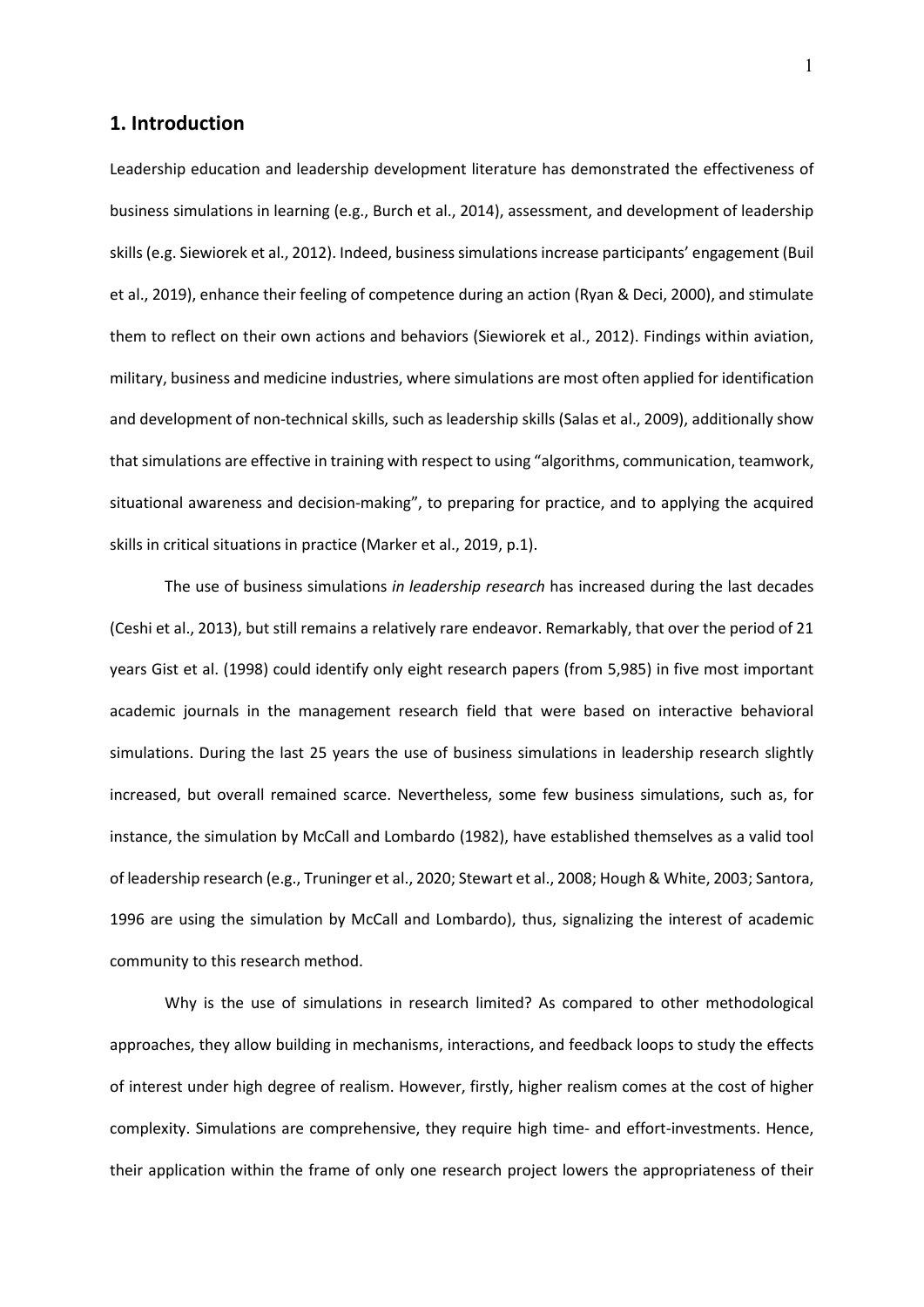development. Secondly, experimenters typically develop simulations for specific contexts and purposes. Thus, the resulting simulations often become too specific which limits their applicability to other settings. In the present work we introduce an interactive, complex, and realistic business simulation ("FortFantastic"), which is applicable in different contexts and research fields and allows to study various aspects of leadership and teamwork.

"FortFantastic" is a game-based team simulation in which multiple teams of at least three individuals virtually operate a theme park. This simulation can be conducted either partly virtually at one location (with computers in the laboratory), or virtually with geographically spread teams. Each team is managed by a formal team leader. Together with their teams, leaders take strategic and operational decisions to maximize their business profits (that proxy leader's effectiveness) as well as to outperform their competitors. Team members have access to individual, role-specific information that may be relevant for solving specific, dynamically generated team tasks. The leader's role implies aligning the actions of team members with the organizational goals and continuously adapting them to the changing environmental conditions. Leader's actions, performed under pressures of competition and time, have a direct effect on teamwork and influence business efficiency. Business profits are calculated with the simulation software and offer a reliable quantitative measure of team performance. The built-in mechanisms and configurable settings ("manipulations") within this simulation allow to study multiple facets of leadership and their influence on virtual team performance.

The purpose of this work is to revisit the role of business simulations as a fruitful research method and to consider its' potential for leadership, behavioral, communication and other related research. This paper first discusses the definition of leadership in the virtual context, the use of simulations in research and how the simulation can specifically contribute to closing the methodological gap in leadership research. Further we provide the exemplified simulation structure, discuss built-in indicators, mechanisms, processes, possible interventions, and the overall technological implementation. Additionally, we briefly overview the naturally occurring phenomena, such as decision-making, communication in teams, power, anonymity, team climate, the use of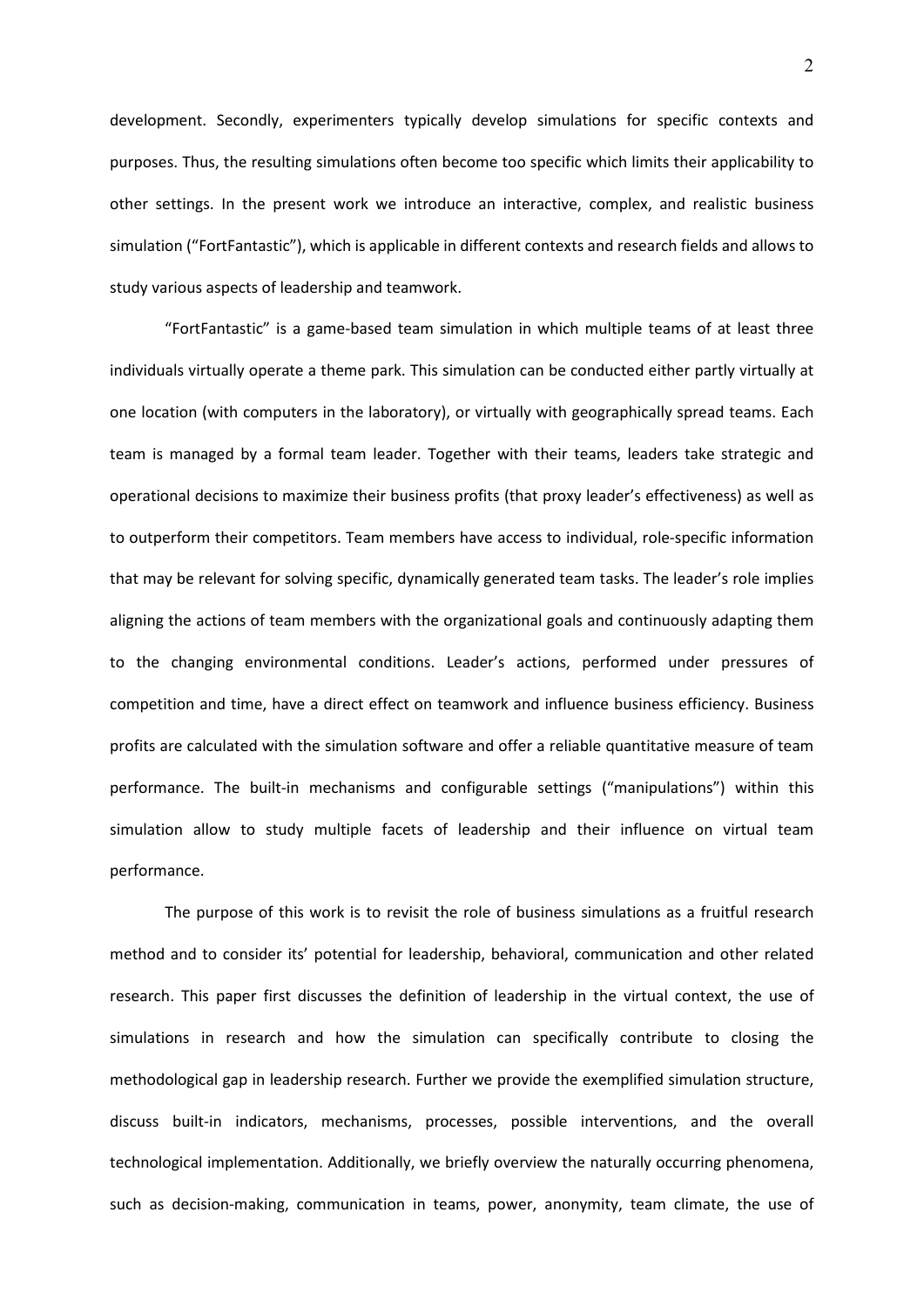telecommunication technologies etc. Finally, we discuss possible areas of application of the simulation "FortFantastic" in research.

## **2. Leadership as captured by "FortFantastic"**

#### **2.1. Definition of leadership in the context of virtual team work**

What is leadership and how it can be studied using simulations? Leadership cannot be easily codified. We can only make sense of actions performed by leaders and the reactions of employees, and, based on observed actions, "glue a label" on leadership (Sprenger, 2012, 31). However, we cannot *see* leadership and just motivate/explain specific actions from the perspective of an "assigned" leadership label. Sprenger (2012) argues that there are only few rules and no regularities that would be universally true. However, one of them is the fact that leadership is a social phenomenon and requires acceptance by employees in order to achieve set purposes.

Leadership is based on the ability of an individual to set the goals as well as to direct and control a group of people to achieve these goals (e.g. Hicks & Gullet, 1975; Pastoors et al., 2019). The way it is done depends on decision-makers themselves (e.g. their personality, attitudes, values) and their followers (e.g. receptivity to the influence) as well as on a specific context. The role of leaders can be particularly seen in managing work processes, in communicating with employees and bonding them to the organization, as well as in developing trust, creativity and work motivation of the staff. Leadership competence has cross-sectional nature as it includes a number of methodological (e.g. analytical thinking, organization or decision-making skills), social (e.g. empathy, team competence, conflict management) and personal (goal orientation, self-reflection, responsibility etc.) competences and skills (Pastoors et al., 2019).

Globalization, the increasing decentralization of organizational forms, growing diversity of the workforce, and new forms of work design increase the dynamics and complexity of business environments. Recent information and communication technologies (ICT) developments have contributed to the growth of virtual team work. Therefore, leaders have to react to a variety of new challenges they have never dealt with before. They have to organize virtual team work (Bell &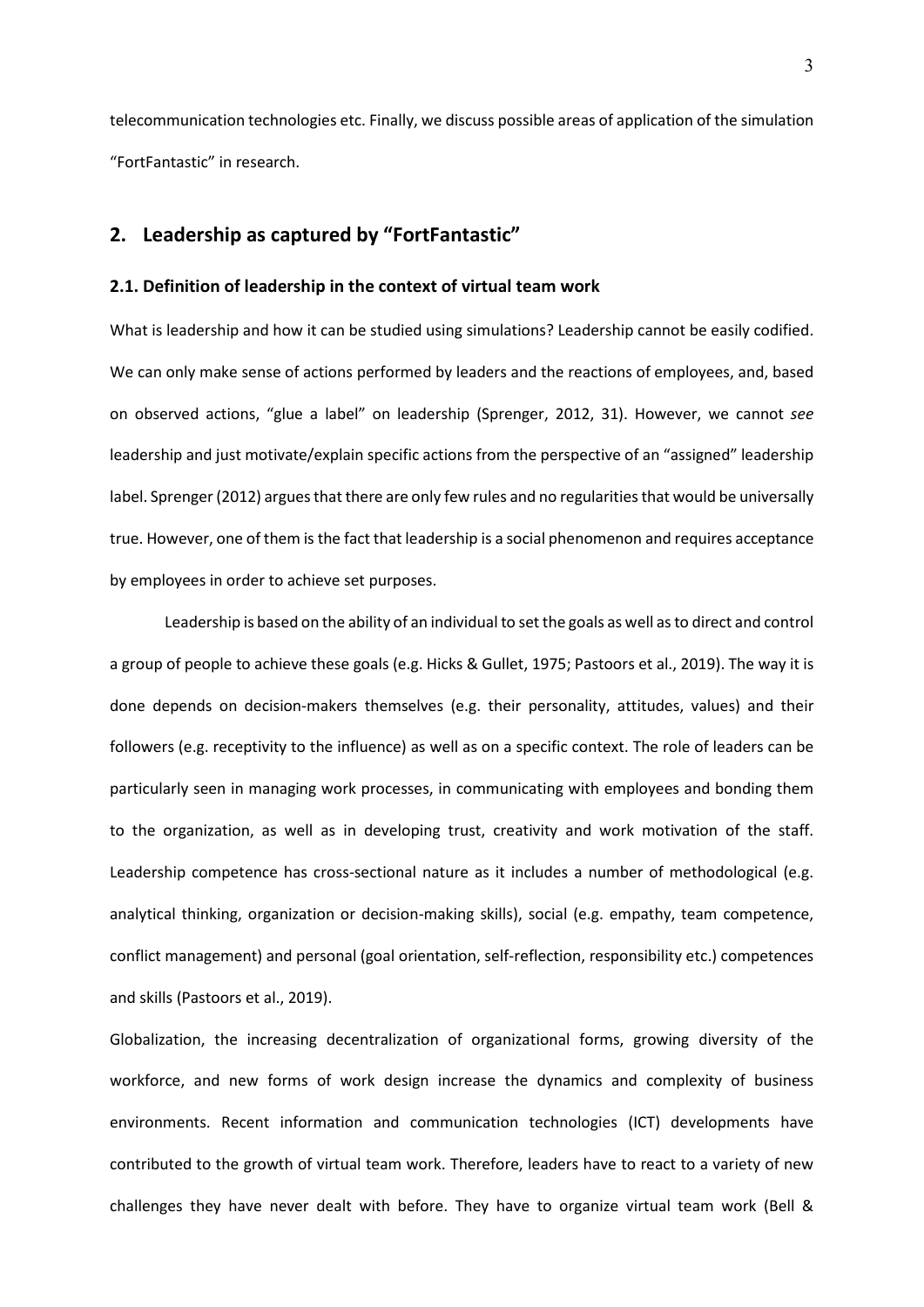Kozlowski, 2002; O'Leary & Cummings, 2007), build trust with employees sometimes in the absence of face-to-face communication (Avolio et al., 2000; Breuer et al., 2016), and find out what characteristics (skills, capabilities, traits, leadership styles etc.) are essential for the performance of their virtual teams (Hambley et al. 2007). We understand virtual teams as geographically spread teams of individuals who communicate with each other via telecommunication channels while working towards a common goal. All virtual team members can send and receive signals and messages only via telecommunication channels. Thus, *how* leaders communicate (e.g., with respect to the frequency, content and style) plays an important role in taking influence on team members and directing their efforts towards the achievement of set goals.

Two main forms of virtual team organization can be distinguished: network structures, shared responsibility approaches, horizontal leadership structures (e.g., shared leadership), vertical hierarchical structures (e.g., hierarchical structures, directive leadership). Both shared leadership and directive leadership approaches have been shown to be related to team performance in a virtual context (e.g., Hoch & Kozlowski, 2014).

#### **2.2. Measuring leadership within different research designs**

Given such a fuzzy definition of leadership, leadership research has developed a number of surveybased tools that capture the perceived characteristics of leadership. The Multifactor Leadership Questionnaire (Bass & Avolio, 1990; Avolio & Bass, 2004) is one of the most well-established and wellvalidated instruments to measure transformational (based on charisma, inspiration and intellectual stimulation) and transactional (based on exchange relationships) leadership styles. Some studies extend the application of survey-based methods not only to measuring leadership characteristics, but also to evaluating leader's efficiency (Fisher et al., 2020). Such strong reliance on perceived measures of leadership constructs is often criticized for its' subjectivity of measurement.

Because it is often not possible to sidestep using surveys, some leadership scholars alternatively imply multiple measures of leadership characteristics (Liden et al., 2015), work with instrumental variables, such as physical characteristics, stable individual differences or geographical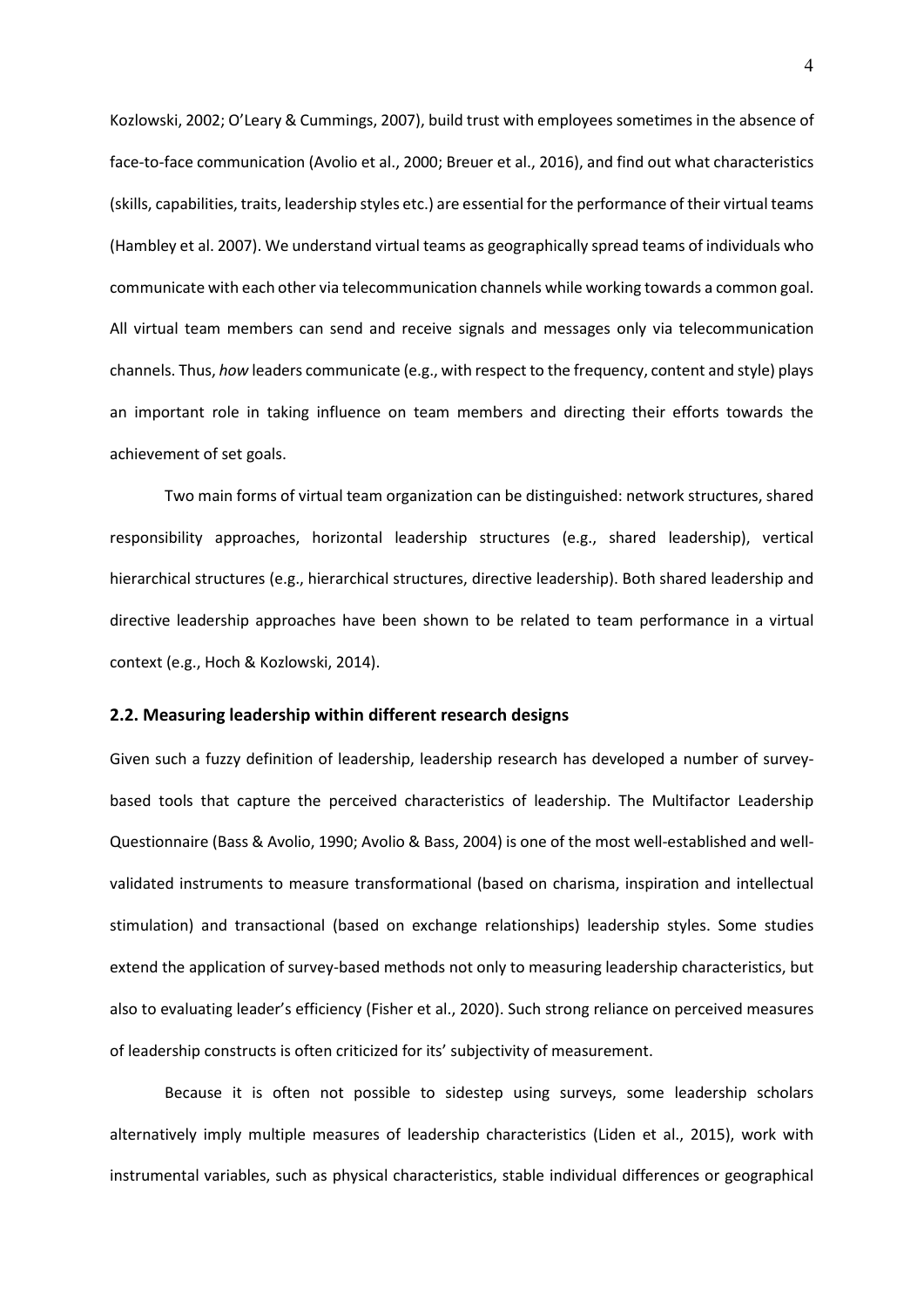distance (Eva et al., 2019; Antonakis et al., 2010), or use methods of empirical analysis, such as experimentally randomized instrumental variable approach (Sajons, 2020) that are designed to cope with perceived measures of leadership. However, even given the robustness of results, this research does not base the analysis on *real actions* of leaders (Fisher et al., 2020).

Experimental designs help to minimize endogeneity concerns (e.g. reverse causality or subjectivity in leadership measurement) while explaining the observed relationships between leadership and effectiveness criteria (De Cremer & van Knippenberg, 2004; Wang et al., 2014). This provides a fundament for developing leadership theories (Podsakoff & Podsakoff, 2019). Laboratory experimental designs are often criticized for the lack of realism and limited generalizability of findings to real leadership environments, because they are applied in artificial settings and only to a limited extent reflect the complexity of social processes (Podsakoff & Podsakoff, 2019; Zaccaro & Horn, 2003). Field experiments and quasi-experiments allow for less controlled environments and more realism, but usually on the cost of lower internal validity (Podsakoff & Podsakoff, 2019).

Simulations can also be used to generate new knowledge and to study causal relationships. They confront participants with fictitious situations (in contrast, laboratory experiments try to most accurately reproduce the target real-world system) in a constructed setting to analyze the real behaviors and outcomes of possible conditions (Lean et al., 2006). The mapping used in simulations is more abstract and formal (Guala, 2002). However, (behavioral) simulations "maintain the element of human choice" (Gist et al., 1998, 253): they involve human participants in the simulation itself and allow free behavior and *real decision-making* within it (McCall & Lombardo, 1982, 533). Contextual factors, such as tasks or the framing, engage individuals in an experience which is characteristic of that found naturally in organizations (Gist et al., 1998, 253; Keys & Wolfe, 1990). McCall and Lombardo (1982, 540) highlight the value of behavioral simulations as a research tool to study "many organizational issues because variables of interest can be built in".

Simulations are also able to incorporate more complexity in the research design than it would be possible with other research methods. Harrison et al. (2007) highlight the value of simulations in studying organizational and human behaviors in dynamic and complex systems, which allows gaining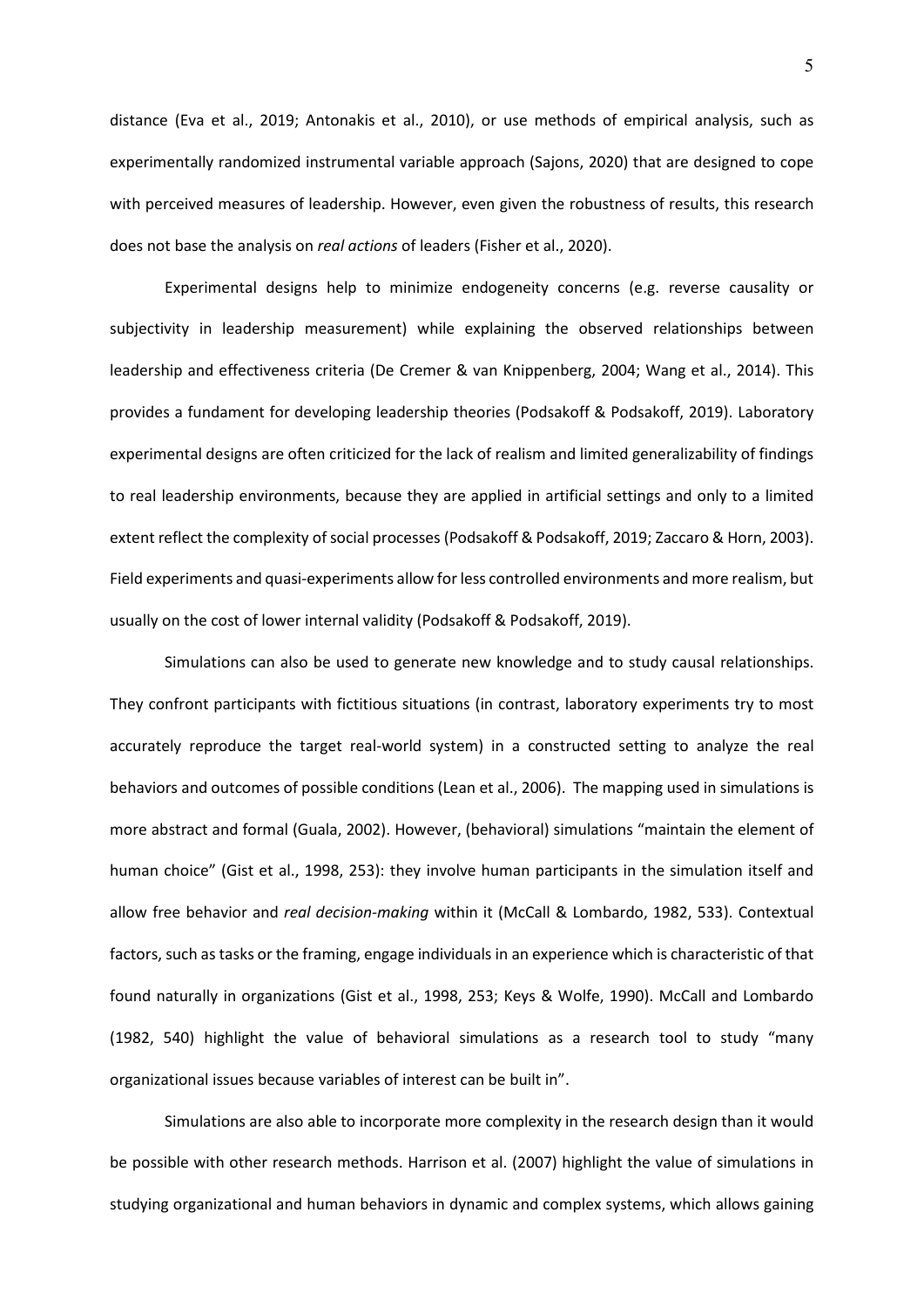additional theoretical insights through developing theories and exploring the results of their testing.

The possibility to construct and exactly determine built-in mechanisms and processes with respect to the purposes defined by the experimenter (Guala, 2002) allows high degree of control over various parameters in simulations which reduces the number of alternative explanations of specific relationships and increases internal validity of research. Moreover, simulations include the possibility of manipulating individual behaviors and actions. This possibility is ensured, for instance, through working with different samples (e.g. teams of more or less experienced managers), different simulation instructions (e.g. to exercise transformational or transactional leadership styles), team communication options (e.g. degree of anonymity, or communicating per chat versus with the use of video conferences), varying team structures (e.g. with or without team manager, or with or without double staffing of specific team roles) as well as through changing simulation settings (e.g. the duration of the simulation). These characteristics make simulations useful tools for studying various aspects of leadership (e.g. actions, behaviors, communication styles) at the intersection of multiple disciplines (e.g. economics, psychology, sociology).

The goal of the present work is to pose "FortFantastic" as a tool for research, which is adaptable, interactive and sufficiently complex to induce authentic behaviors of participants. Due to the built-in competition framework, taking part in the simulation results in a high degree of participants' engagement and genuine commitment. The web-based team simulation relates leader's characteristics to an objective measure of his/her effectiveness (profits of the virtual theme park) under conditions what are perceived as realistic.

## **3. "FortFantastic": An overview**

"FortFantastic" was initially developed in a paper-and-pencil format as a leadership development tool and is already being used as a training tool in several organizations. Simulation parameters, "challenges" to the participants (i.e. critical situations requiring emergent actions) and the built-in mechanisms programmed depending on decisions/behaviors of participants are based on experience from managerial practice. The feedback of participants and own observations on participants' actions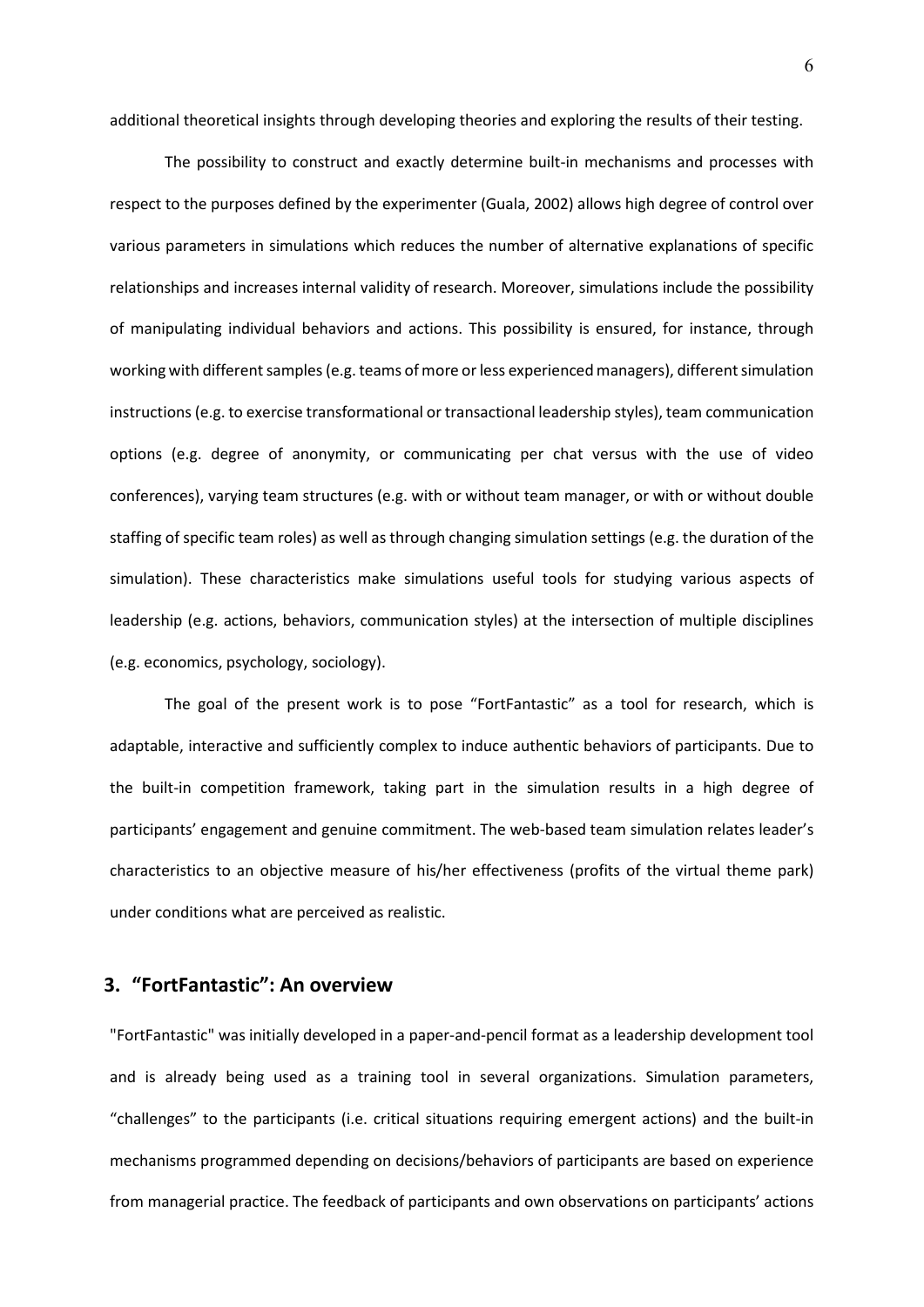and reactions are used to improve and advance the simulation as well as to adjust it to changing environmental conditions.

The growth of information and communication technologies is challenging the reality leaders have to cope with. Modern leaders more often lead virtual teams, in many cases without having met any team members personally. "FortFantastic" has been converted into the digital format in which leaders and team members are allowed to communicate via the simulation platform (including chat, audio- or video-conference) or other available communication channels such as email or phone. Team members, if necessary, may completely remain anonymous (e.g. if they use chose not to provide their real names or use video chats).

In "FortFantastic," multiple virtual teams are tasked with running a theme park by focusing on a dynamic process of troubleshooting that requires coordinated teamwork and collaborative process innovation. The simulation is conducted in several intervals called "seasons" (the duration of each season can be adapted). Between "seasons" there are short "winter" breaks that allow virtual teams to discuss and optimize their processes.

Each of three departments of the theme park "FortFantastic" - Control Room (CR), Operating Business (OB) and Technical Support (TS) must be run by at least one person. The role of Park Manager (PM) is optional and can be added if necessary. No other hierarchies are built-in in the simulation, such that all roles and individuals have equal responsibility for the team success. In case of the minimum team size of three individuals, each individual performs a distinct role as a CR expert, an OB officer and a TS specialist respectively. However, the simulation allows double-staffing as well.

Figure 1 illustrates the division of roles and tasks in the team, role-specific documents available to every individual, and the directions of information exchange in the team. Team members have access only to the role-specific information, which may become relevant for solving dynamically generated business challenges and needs to be forwarded to the team. Geographic distance forces individuals to interact via telecommunication channels (video- and/or audioconferences, chat, telephone calls etc.) available on the virtual simulation platform.

\*\*\* Figure 1 here \*\*\*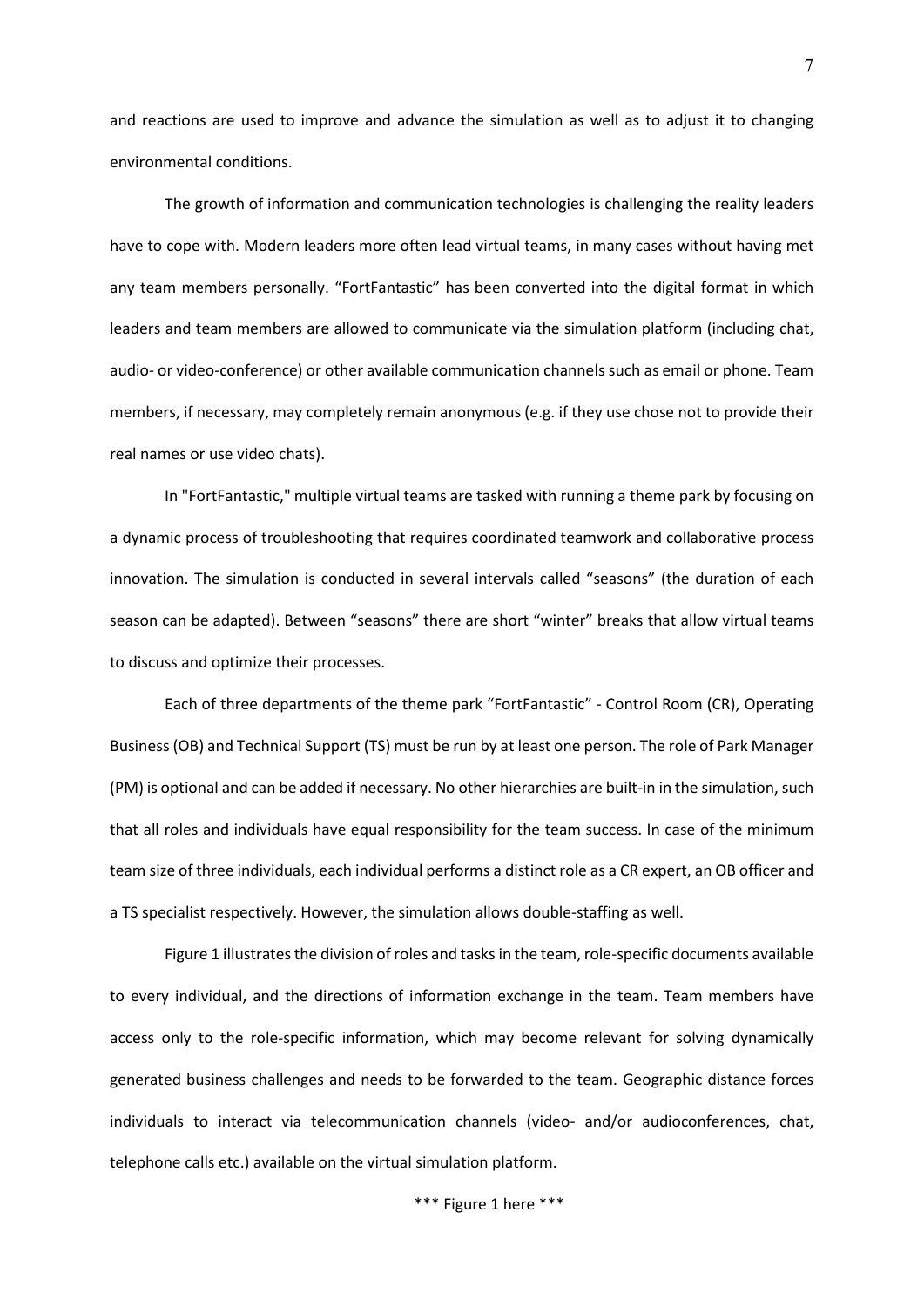A CR expert has access to the Main Control Room Operating System (MCOS) of the park. He/she monitors the infrastructure, forwards error messages to TS, imputes solution codes, and implements activities such as advertising, maintenance or capacity upgrades chosen by OB. TS identifies solution codes for resolving technical infrastructure problems. For the detailed description and examples of individually available documents see Figures 2 to 6.

#### \*\*\* Figures 2-6 here \*\*\*

By design, PMs' are not assumed to solve operational tasks and do not have access to any exclusive information relevant for this process. That is why their role is optional and is rather interesting in the context of implementing innovation and change processes. The key responsibility of the PM is to ensure the overall business efficiency. During the simulation he/she has access to the monitoring system, which compares all relevant data of both teams in real time. Depending on this information (available on the park dashboard, see Figure A2), PMs constantly streamline operational behaviors to minimize downtime of park attractions. The operational incident handling process, strategic business decisions, and virtual team dynamics (influenced by leader's communication with the team and the chosen leadership style) transparently determine the park's bottom line. Equipped with comparable sets of resources the two teams compete for the highest profit.

### **4. Construction, possible manipulations and measurement**

"FortFantastic" allows to study the effects of different leadership characteristics (e.g. leadership styles, leader's personality, communication with team etc.) on virtual team performance. For instance, with respect to leadership styles, the simulation can be used to study leadership from both the network perspective (shared leadership, servant leadership with the moderating role by leaders) and the hierarchical perspective (directive leadership, charismatic leadership with the general top-down approach). In case the optional Park Manager role is not used, we observe self-coordinating virtual teams, which can be studied in the context of self-organization, team processes, informal or emerging leadership. Leader's effectiveness or team effectiveness can be measured in terms of profits (calculated depending on team operative and strategic decisions) or problem-solving efficiency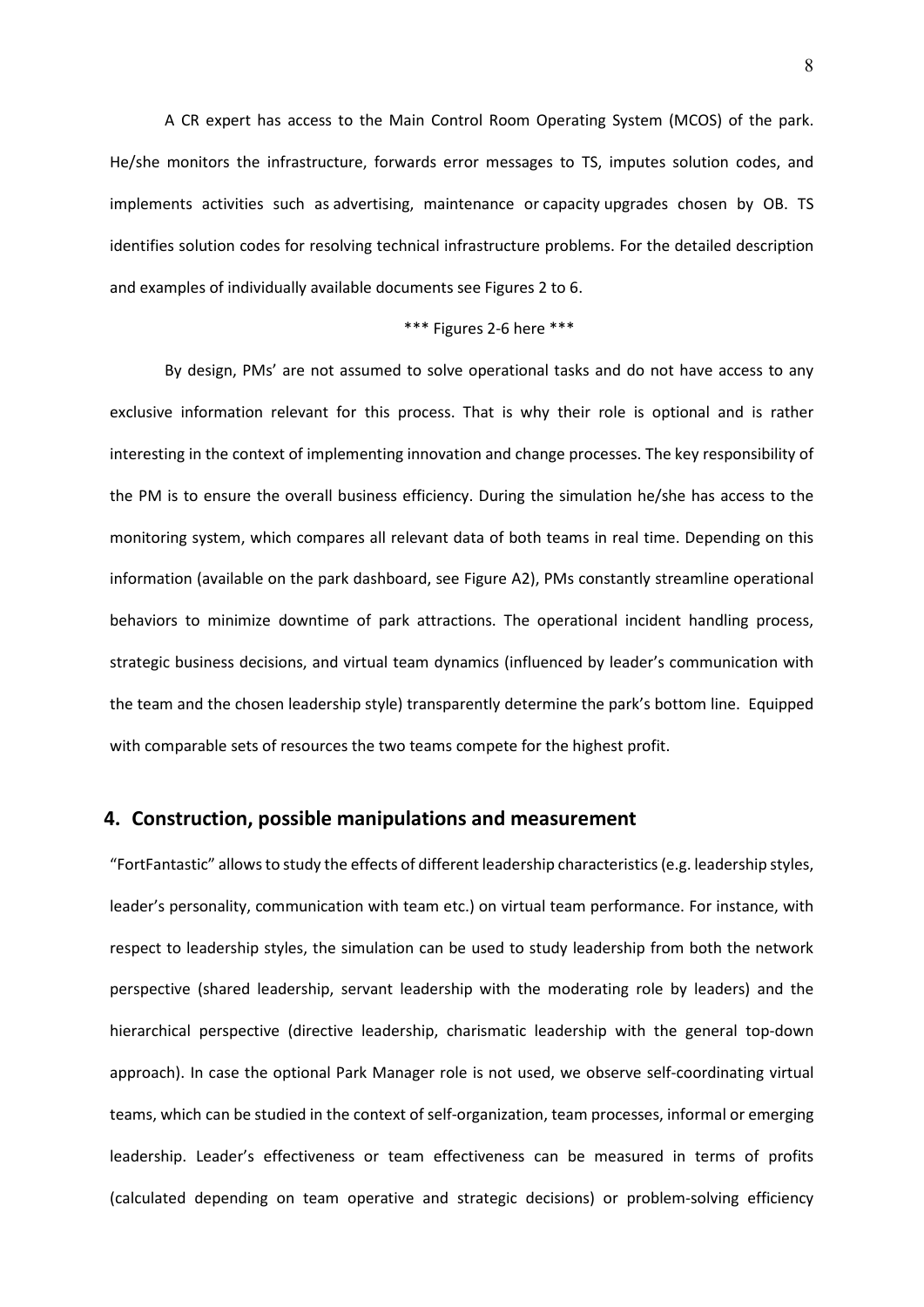(measured by the average problem-solving time). Through the combination of the simulation with additional survey instruments, it is possible to measure diverse perceived leader's and team outcomes, such as perceived leader's or team effectiveness, team potency, commitment etc. "FortFantastic" can be also used to study leadership. In the following we will describe the most important features and phenomena which may occur during the simulation as well as provide some ideas for research with this tool.

#### **4.1. Built-in parameters and mechanisms**

The key process most relevant for team performance is how fast and efficiently virtual teams solve technical and commercial problems that challenge the normal functioning of the theme park. Virtual teams need to maintain the infrastructure, invest into new infrastructure, care about the number of visitors, customer satisfaction and take strategic decisions about the future course of development. Simulation includes a number of parameters on internal organization of the virtual business and team processes (e.g. the process of problem solution, information availability and flow) as well as a number of built-in configurable external parameters (turbulence/stability of the environment, competition, time pressures) which may influence team work. The design of the simulation, the roles in the team are developed to map processes and challenges in the virtual team work.

As Figure 1 explains, every team member has access only to an individual piece of information which is or may be relevant for solving team challenges. This requires information exchange between team members. This set-up stimulate discussions, encourages collaboration, information sharing and team processes, but can be also used to analyze the issues of withholding relevant information and free-riding (in case of double-staffing scenario, with more than one person working in one department).

Leaders' effectiveness (or virtual team performance) is objectively measured in form of generated theme park profits. Profits are calculated with the help of the simulation software and take a number of parameters into account (e.g., visitors number, availability and financial returns from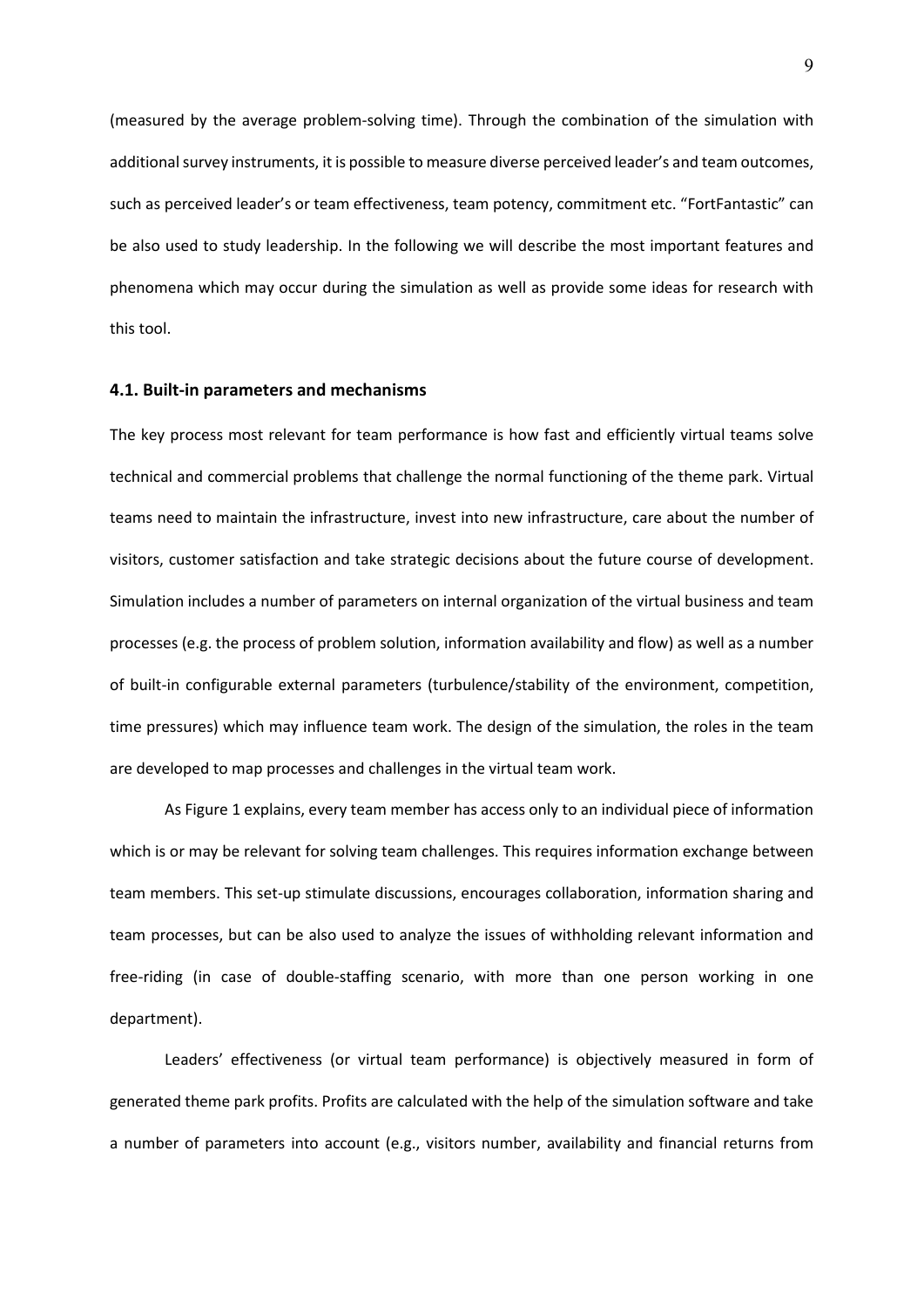specific attractions) that, in turn, can be influenced by the team. More effective teams are generally expected to demonstrate better performance.

One of the key parameters is availability of attractions. As technical challenges happen, certain attractions do not function at all or have only reduced capacity (e.g. of 80%) to welcome visitors. If the team needs much time to repair attractions and the resulting availability of attraction in the park becomes low, the number of visitors will decline, which will negatively influence park turnover and profits.

The second parameter used for the calculation of turnover is customer satisfaction. At the beginning of the simulation it equals to 75% (teams should have possibilities and incentives for improvement), but continuously varies depending on the availability of attractions and costly team actions (e.g. marketing campaigns). Customer satisfaction data is based on a daily representative survey among the visitors of the park. This information is used to update the moving average customer satisfaction of the last 100 days. This information is available to the CR expert.

Finally, the third parameter – appeal – is the sum of the appeal (attractiveness) of all attractions in the theme park. Every attraction has a pre-defined and fixed value of the appeal (available in the Attraction master data table in Figure 5). Likewise, many activities in Activity Cards can change the value of appeal. One built-in process is the long-run decrease of appeal (of 2 % p.a.) which has to be dealt with by teams.

In addition to solving technical challenges, teams should keep costs under control. Teams are faced with fixed (fixed costs per day) and variable (variable costs per user) operating costs which are available from the Attraction Master Data. Due to inflation teams have to deal with continuously growing overhead costs (2% p.a.). Additional system costs, induced by the team (e.g. buying solutions, asking for an expert advice or penalty for false solutions), reflect team efficiency. In the ideal case they are fully avoidable if teams solve problems efficiently. The higher these costs, the more inefficient is the teamwork.

A unique characteristic of Fort Fantastic is the constant evaluation of the efficiency of implemented measures by comparing their costs and returns. Negative results show that the return of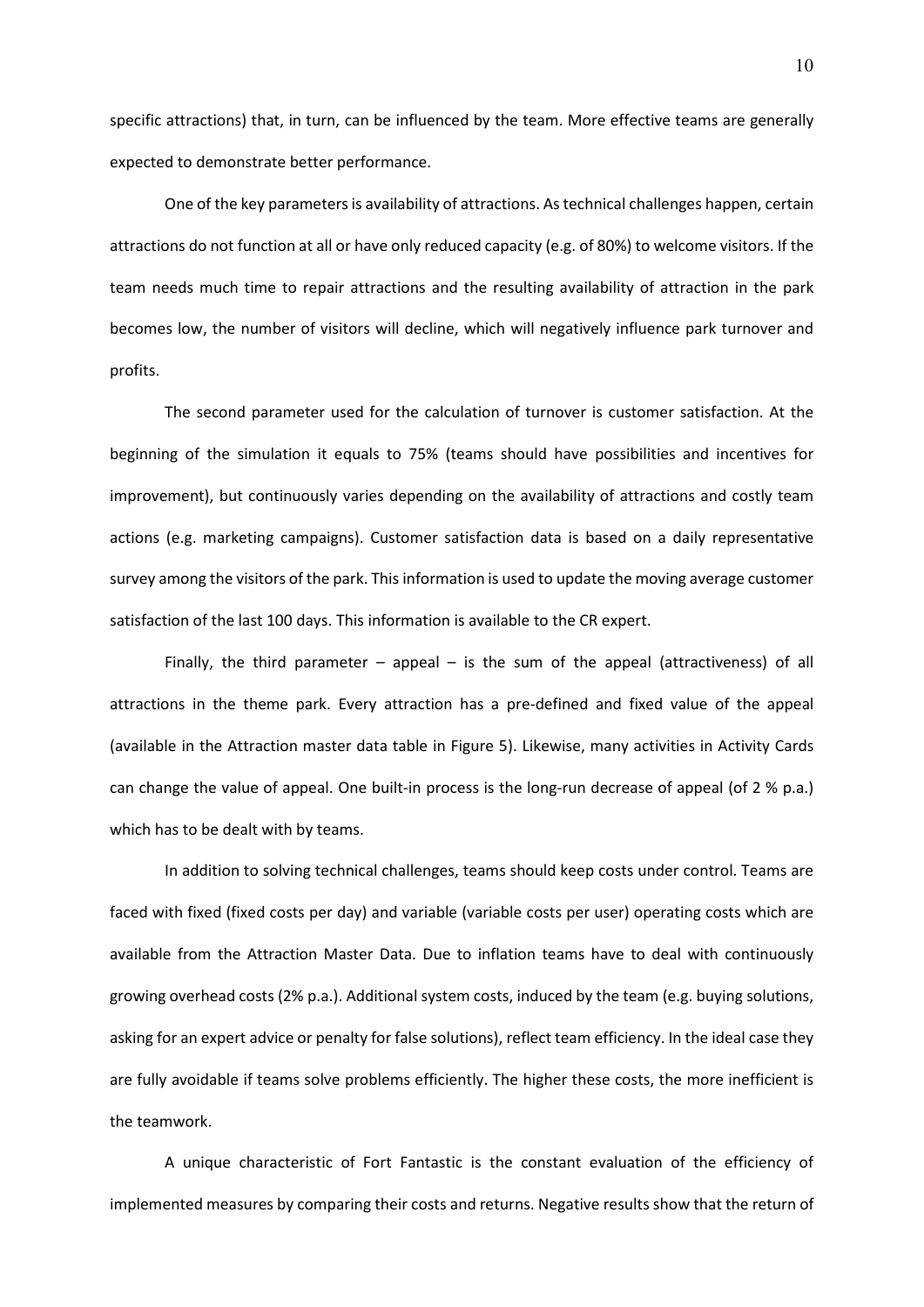the measure is lower than the money spent, i.e. a specific measure is ineffective. System costs on the Dashboard and the efficiency indicator on the control room screen help teams to make more informed decisions and adjust their business operating strategies.

### **4.2. Configuration possibilities**

The complexity and the dynamics of the simulation can be controlled by configuring the number and speed of challenges that arise, as well as the time available to solve a given problem.

Leadership styles may interact with environments. Network leadership perspectives (e.g. shared or servant leadership) have been shown to be positively related to performance in more complex and turbulent environments, while hierarchical leadership styles may be well effective in stable environments. Through observation of simulation participants' behaviors and varying the degree of uncertainty/dynamism it is possible to study what individual characteristics/behaviors and team actions are key while adapting to changing environmental conditions.

A strong functional division of labor in the team challenges the formal leader and enables exploring his/her ability to assert him-/herself as a leader of the team and the value added modern leaders are able to generate to their organizations. An additional (implicit) challenge is that some roles within a team (CR) allow more functional control over processes and are more predisposed for leadership positions. Informal leadership can emerge alongside formal leadership. In the case of informal leadership, formal leader may opt for dual/shared leadership option with a high or low overlap of responsibilities and decision-making areas. This is analogue to the realities of the modern business world characterized by the reliance on the highly qualified personnel (partly with more professional expertise than leaders have), the growing delegation and autonomy of employees, and increasing share of teleworking and virtual teams work. In this sense, the leader faces a challenge to motivate and inspire the team, and to implement innovation and change. "FortFantastic" allows to skip the role of the manager. Thus, leadership can naturally occur in the team.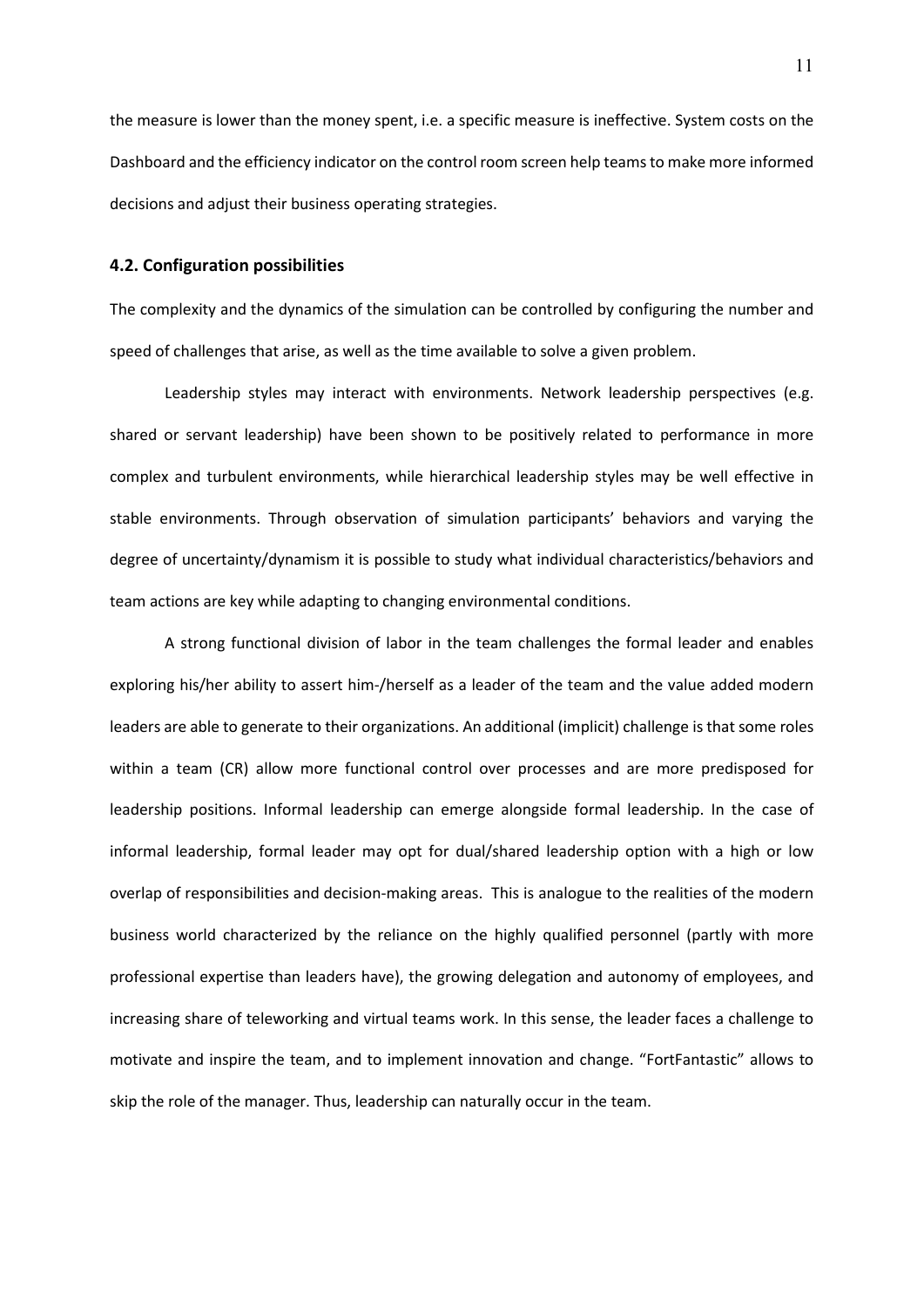The same team roles can be assigned to several (instead of only one) individual. In this case the team consisting of three departments becomes more complex as it includes sub-teams. With this respect one can study team process, such as labour division, task coordination, communication.

Due to its' virtual nature, it is not possible to fully control whether individuals truly follow the instructions with respect to the use of communication channels. However, the instructor can consciously make participants aware of the broader spectrum of these channels, and actively encourage them to use them or, alternatively, instruct individuals to take part anonymously (i.e. without providing their names, phone numbers or any other personal information to other participants). In the optional feedback survey after the simulation, it is possible and recommended to control for the channels used beyond those observable on the simulation platform.

#### **4.3. Naturally occurring phenomena**

Task interdependence (the situation in which team members have individual information which only in combination with the relevant information pieces from other team members can lead to the successful completion of group tasks) has been consistently shown important for teamwork particularly in virtual teams, as it allows to reduce the "distance" appearing due to the high work autonomy of single virtually-working team members (e.g. Hertel et al., 2004). Other studies have shown that task interdependence is also related to performance (e.g., Rico & Cohen, 2004; Grabner et al., forthcoming). Thus, Rico and Cohen (2004) find a positive effect of high task interdependence coupled with synchronic communication on virtual team performance. Task interdependence is characterized by high necessity of information exchange and, thus, stimulates team communication and discussions. Teamwork naturally occurs during the simulation as individuals are forced to collaborate in order to achieve higher team performance.

Leadership can emerge in the team independently of the roles assigned to specific team members. More skilled, charismatic, socially competent participants, or participants with more functional control over processes may profit from their position or innate abilities and naturally take the leaders' role. McCall and Lombardo (1982) point to the fact that the formal leader's position, access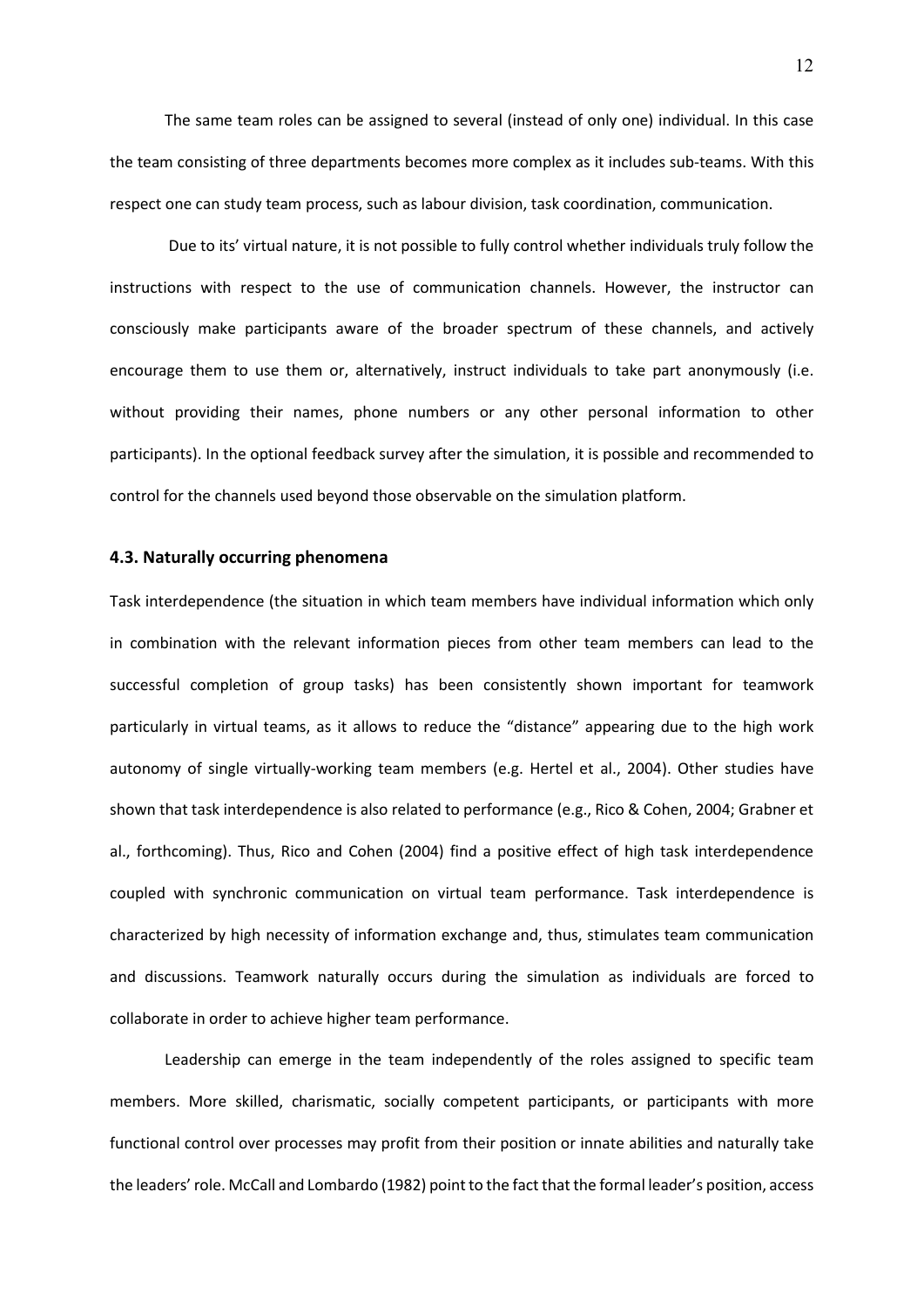to information and types of problems have an effect on the perceptions of power and influence in the team.

During the simulation "FortFantastic" specific decision-making styles and strategies emerge. The nuances, technical and strategic problems vary in their severity, magnitude, duration and interdependence. This confronts leaders with a variety of problem types (that require coordinating team member efforts) concerning motivational aspects, and ensuring conflict-free environments and team commitment. The leader and the team decide how to organize team communication and problem-solving processes. Some teams may rely on strict role division and focus on their assigned tasks, while other teams may be more helping and agile. This results in the formation of an individual team climate which might positively or negatively influence team performance.

The key characteristic of "FortFantastic" is that it does not only imply sequential, but also simultaneous appearance of business challenges. Thus, managers need to decide how to divide time and effort between them and how to define priorities. This allows to focus scholarly attention on: 1) how problems get recognized or ignored by the team or leader, 2) how team or leader interprets and prioritizes the problem, 3) how relevant information is searched for and combined to solve problems; 4) how solutions are generated and (critically) examined, 5) what actions are taken or not taken, 6) what consequences did solutions have for the future simulation dynamics.

With running more simulation periods (seasons), individuals learn how to manage their roles, team work and make sense of own and others' actions. Differing the number of simulation runs allows to study different (decreasing) degree of uncertainty on team outcomes and to observe learning effects throughout the simulation.

Teams can alter the simulation by their decisions. No large shocks are programmed. However, teams may make large investments by buying new and costly attractions. If they act inefficiently, this may lead to negative dynamics (high costs and the impossibility to invest in additional activities).

The naturally emerging phenomena such as teamwork, leadership, decision-making styles and strategies can be observed in action, which can be particularly interesting for management, organizational behavior and organizational psychology as well as for sociology scholars. The amount,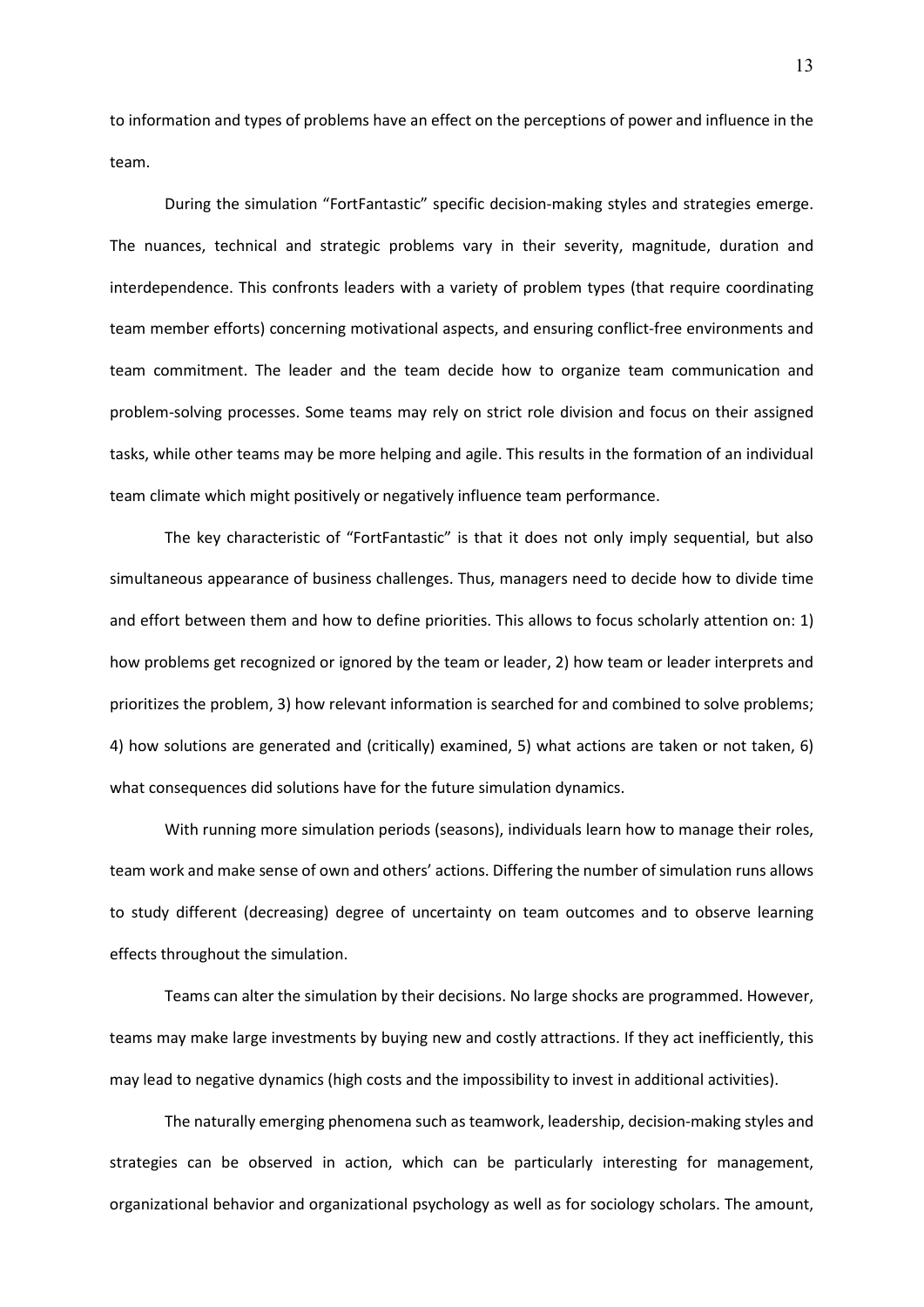the kind, and the quality of communication which is the medium for the development of social linkages and structures, are interesting and promising fields of investigation in communication science or sociology.

#### **4.4 Varying settings for research purposes**

The advantage of experimental settings is that it is possible to manipulate the variables to study the effects of interest while holding other things constant. Simulations offer similar benefits while not sacrificing the validity and context richness (McCall & Lombardo, 1982). "FortFantastic" simulation conditions can be manipulated in a number of ways and, consequently, it can be used to study a variety of research questions.

*Varying the samples of participants* in the simulation enables getting insights into different leaders' and team characteristics. Table 1 provides some examples of what treatment-control conditions can be tested with "FortFantastic" on the leader' and team levels with respect to team history, leader's and team characteristics, professional experience and demographics.

Through simulation instructions it is possible to preset managerial strategy or leaders' styles and behaviors.

#### \*\*\* Table 1 here\*\*\*

*Team size and assignment to roles* represents another manipulation possibility in the simulation "FortFantastic". It is standardly possible to conduct simulation with three team members per team (with one CR, OB and TS respectively) and (optionally) one manager or to implement double staffing of each of the simulation roles. The investigation of double and plural leadership is possible as well. Finally, team members may be assigned to perform several roles (e.g. managers can be instructed to take some operating tasks of the OB) or roles can be assigned to more individuals (e.g. three TS specialists). Thus, the team size is not the limiting factor in the simulation and can be adjusted to the research purpose.

*Varying session time, switching on/off some challenges to the team, configuring the duration of challenge relevance* allows for different degrees of complexity and dynamism and can be used to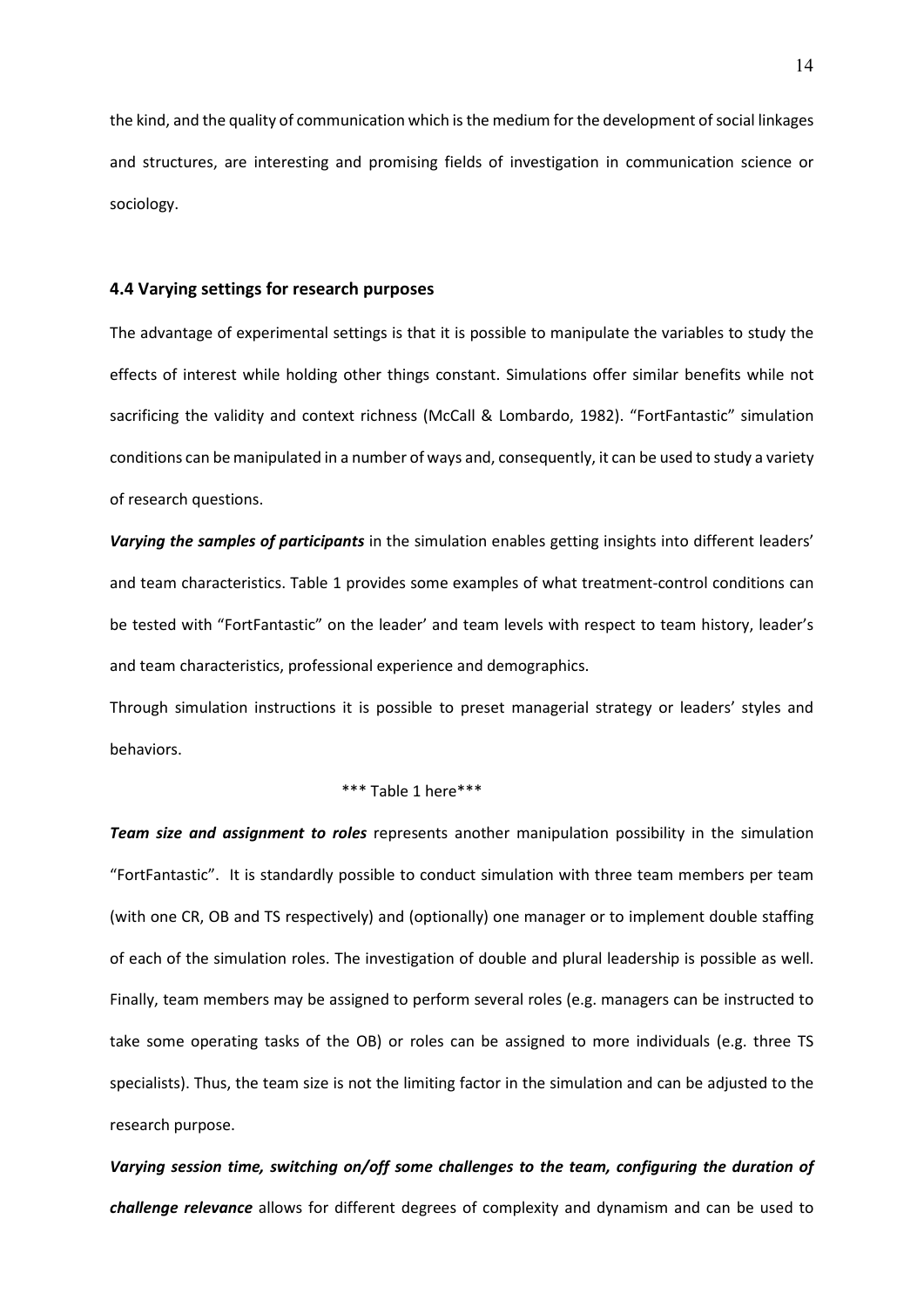simulate stable and turbulent environments. This enables studying teamwork and leadership under different environmental conditions. Allowing for longer session times provides participants with the possibility to more effectively adapt to and transform team processes and strategies.

*Varying the number of rounds* within one session can be particularly useful to study the contexts in that teams have already well understood the simulation principle and established team processes and routines. Does the role of the manager change after the most uncertain and turbulent starting phase? Does the focus perhaps switch from coordinating to motivating and inspiring of team members? The longer the team is playing (team tenure, measured in the number of rounds played together), the higher the clarity about the own role and contributions, the better established are communication, information exchange and division of labour. When conducting simulation over a large number of rounds conflict management, challenging routines, implementing innovations can become of more interest.

*Implementing crises* in the simulation. No big crises are programmed in "FortFantastic". They can only happen if team members provoke them themselves with extremely ineffective actions. However, if necessary, "FortFantastic" settings allow to strongly increase the number of challenges and reduce the time window in which these technical and business problems can be solved. This can considerably challenge the teams and their leaders and enable observing their behaviors and actions at such extraordinary circumstances.

*Manipulating collaborative work* can be performed through pre-simulation instructions of some team members. For example, some team managers (or actors playing with the team) can be instructed to behave in certain way. For example, TS specialists or OB operators can be instructed to withhold or delay delivery of the relevant information to the team. Some team members or actors can be instructed to provoke conflicts in the team. Managers can become instructions to lead in more authoritative or democratic ways. Instructors can also manipulate individual behaviors through interventions into the team structure. For example, "ineffective" managers can be degraded, fired, while "effective" managers may be transferred from successful to less successful teams to "transfer" their organizational practice. These manipulations may be useful to study shirking, influence tactics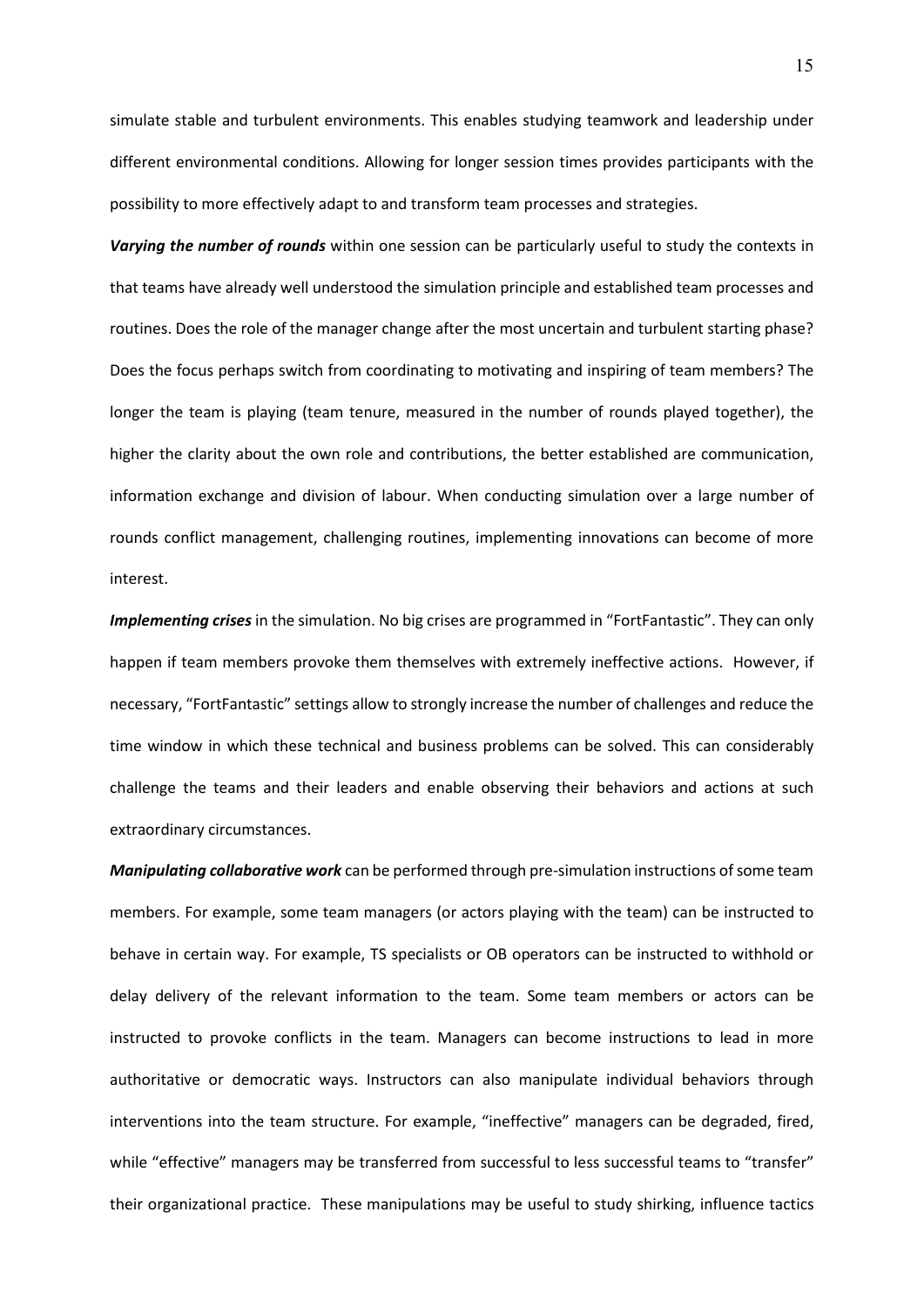on difficult employees in the team, or risky strategies and the effects of different leaders' behaviours on team members' actions, team effectiveness and performance.

#### **4.4 Output analysis**

*Instruction and observation.* Each simulation is supported by the instructor. He/she observes the team work, and controls the simulation. Due to geographical distance between team members, teams have little insight into the work of their competitors (only via financial indicators on the Dashboard). Instead, simulation instructor can observe behaviors in all teams via the telecommunication channels and the instructor view of the simulation. It is inevitable that observers do not capture the full information (a large part of information can get lost). Moreover, observers do not have influence on the prioritization of problems and how they are handled by the team. However, observers can double check the consistency of reported by team members team-related data and data on leaders.

*Simulation data.* Simulation data can be saved to record the data about the performance of teams during the whole period of simulation and about the sequence of decisions. Moreover, analyzing these data can provide insights into what (and partly whose) decisions tremendously or less spectacularly contributed to the resulting performance.

*Analysis of team communication.* Each team establishes specific communication patterns. The data from this communication (e.g. emails, chat messages, phone calls, videos) can be recorded, classified and analyzed e.g. with respect to their degree of anonymity, frequency and content of communication. *Combination with surveys.* Simulations can be used in the combination with surveys. Thus, thereas "FortFantastic" offers an objective measure of team performance, leadership styles are not directly quantified in the simulation. Survey tools, such as for example (Multifactor Leadership Questionnaire (Avolio & Bass, 2004)), can deliver more insights into the effects of specific leadership styles on leader's effectiveness. One can also conduct pre-simulation questionnaires to study processes in the pre-/postformat or accumulate archival data about the participants.

*Peer and multi-rater evaluations.* Survey-based data may profit from multi-rater evaluation of leaders' behaviors and actions by simulation team members. Here one can address research questions such as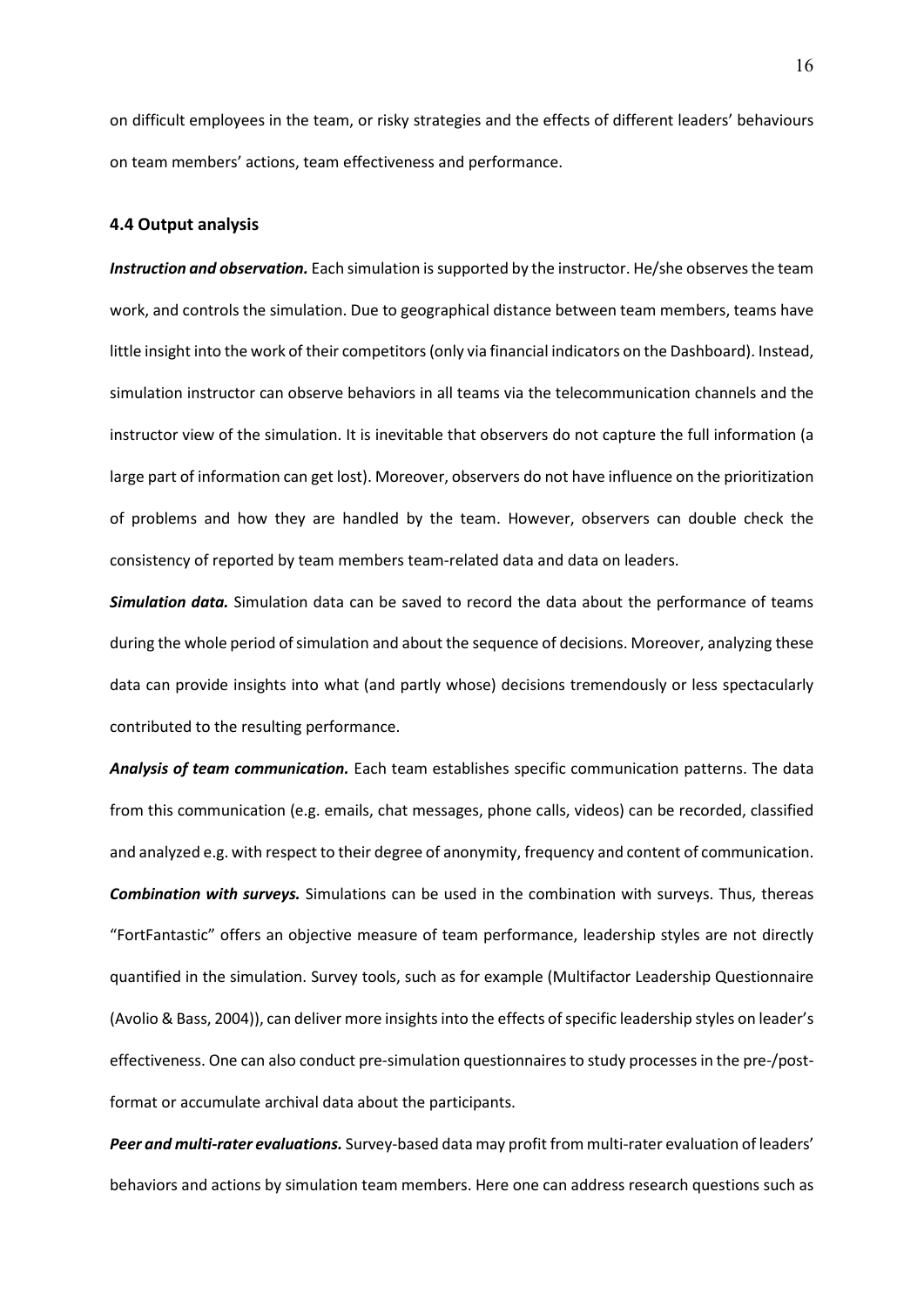evaluation of leadership styles, or the degree of anonymity, the geographical distance between team members or the existence of prior social relations in the team of participants. Multi-rater assessments (also in comparison to self-evaluations by leaders) provide less subjective evaluation of leaders' characteristics.

*Interviews with participants.* Interviews with participants or groups of participants can take place to accumulate additional insights into team processes, get feedback, record participant perceptions and reconstruct the decision-making process. These data can be useful to find out what kinds of problems (operational, interpersonal or process-specific) and what decisions (operational or strategic) were in the focus of the team. In exchange for participation a feedback session from the instructor side can be provided. Many research designs focus on collecting data from participants. In contrast to surveys, simulations, such as "FortFantastic" allow to do research more sustainably and generate benefits for the participants in form of feedback as well.

### **5. Discussion: Validity and practicality**

In the present work we have discussed the important, but yet underestimated role of simulations in leadership research and presented a team-based simulation "FortFantastic", which is complex, interactive, and adaptable and allows to address various research questions.

Previous research has consistently shown that the main strength of simulations lies in their realism, which increases participants' engagement and enables the researchers to observe authentic behaviors (McCall & Lombardo, 1982; Buil et al., 2019). Moreover, previous research also argues that simulations are not treated like games, where individuals would just play a certain role (McCall & Lombardo, 1982; Gist et al., 1998). The built-in challenges and mechanisms produce pressures on participants thus forcing them to take an active part in the simulation.

Because different simulations are developed for different purposes and for studying different research questions, the validity of a specific situation depends on how it has been used in the analysis. "FortFantastic" allows high degree of control over many parameters and can be efficiently used for studying many aspects of leadership and team work. Its' structure and challenges as well as built-in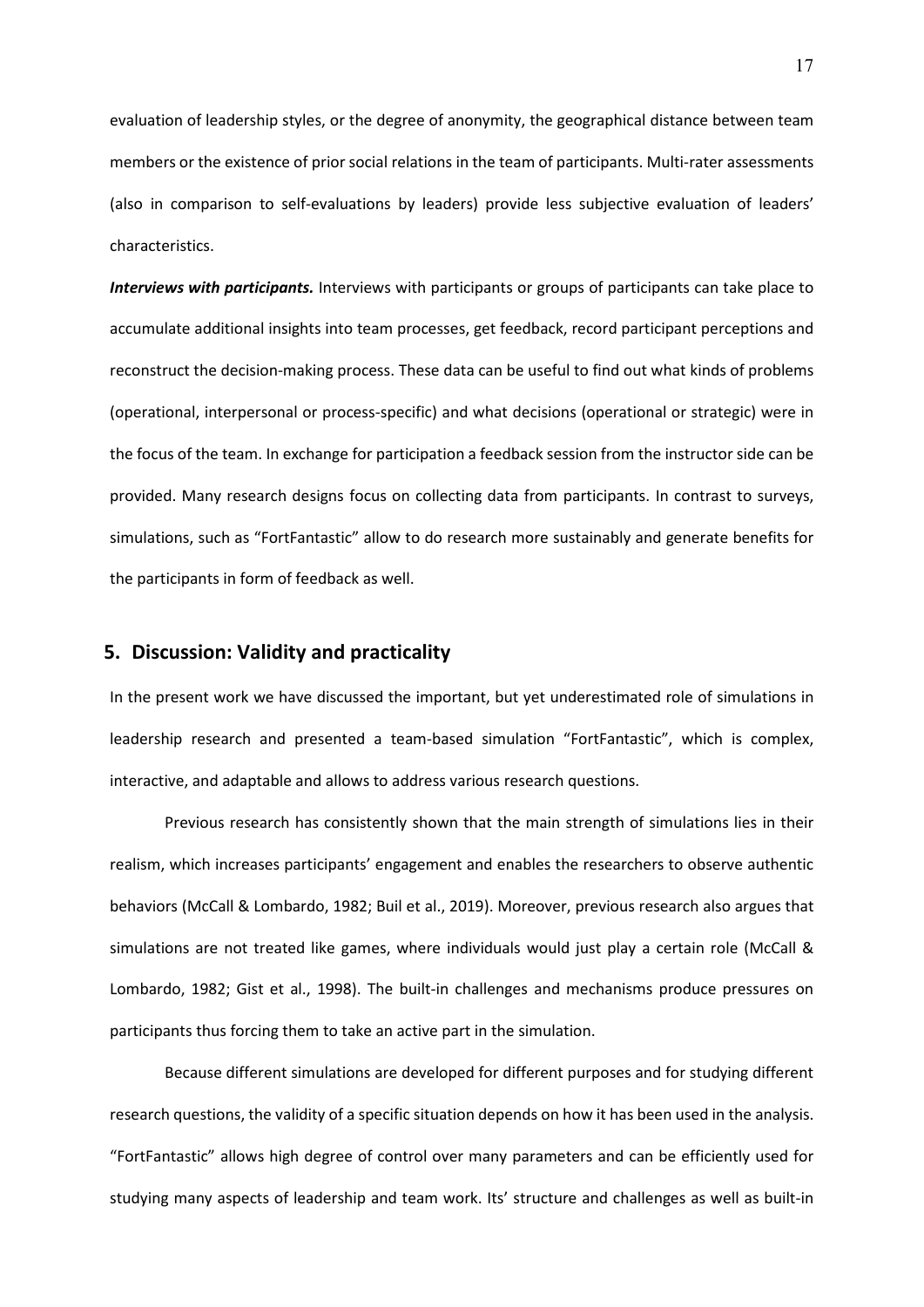consequences of leader's and teams' actions are based on years of managerial practice and feedback from leadership development programs. Participants can be randomly assigned to the roles and are not required to provide any personal data about themselves. Thus, research with "FortFantastic" can be based on full anonymity of participants.

Developing complex simulations is demanding, time-consuming and expensive (McCall & Lombardo, 1982). This is the reason why only few simulations find application in research. They are either too simple, too specific or privately held and very expensive. "FortFantastic" contributes to closing the methodological gap in leadership research to develop novel methods of knowledge inquiry.

The present work presented "FortFantastic" as a valuable tool for future research which is, due to its' completely digitalized design is easy to implement also in geographically separated teams. It is also able to cope with changing nature of interactions between the leader and the team (transition from hierarchical to more flat structures).

"FortFantastic" enables studying multiple facets of digital leadership related to an objective measure of leader's effectiveness (profits of the virtual leisure park) under realistic conditions. The simulation-based tool has high practical relevance not only for the leadership research. It additionally allows application in many disciplines, e.g. within the contexts of emotion-based, behavioral and communication research, as it enables analyzing and manipulating (while changing the dynamism and the uncertainty of the simulated environment) real-time behaviors, reactions and communication styles of leaders and employees.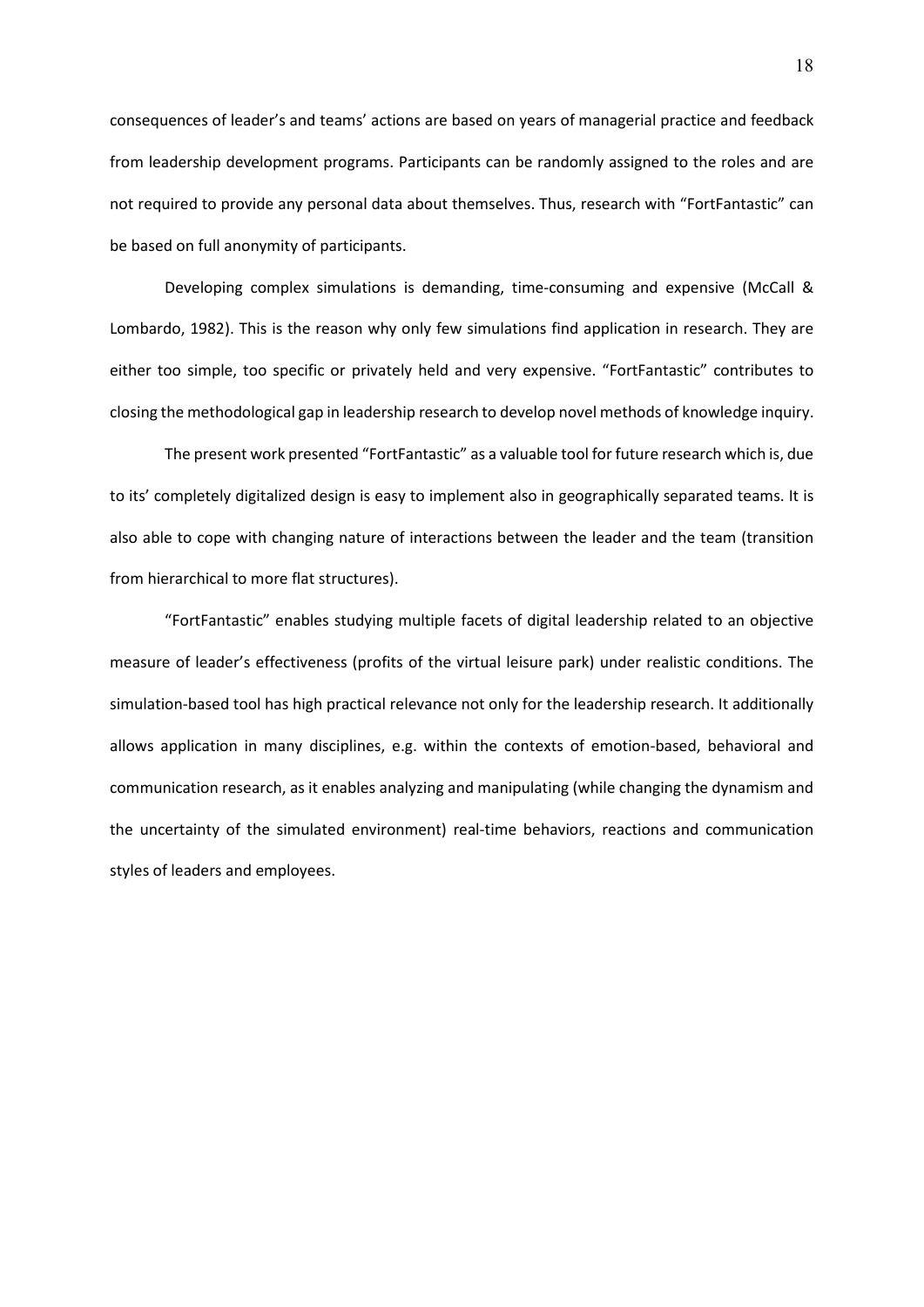## **References**

- Antonakis, J., Banks, G. C., Bastardoz, N., Cole, M. S., Day, D. V., Eagly, A. H., ... & Weber, R. (2019). The Leadership Quarterly: state of the journal. *The Leadership Quarterly*, 30(1): 1-9.
- Avolio, B. J., & Bass, B. M. (2004). Multifactor leadership questionnaire (TM). *Mind Garden, Inc. Menlo Park, CA*.
- Avolio, B. J., Kahai, S., & Dodge, G. E. (2000). E-leadership: Implications for theory, research, and practice. *The Leadership Quarterly*, *11*(4): 615-668.
- Bass, B. M., & Avolio, B. J. (1990). Developing transformational leadership: 1992 and beyond. *Journal of European Industrial Training*, 14(5): 21-27.
- Bell, B. S., & Kozlowski, S. W. (2002). A typology of virtual teams: Implications for effective leadership. *Group & Organization Management*, *27*(1), 14-49.
- Breuer, C., Hüffmeier, J., & Hertel, G. (2016). Does trust matter more in virtual teams? A meta-analysis of trust and team effectiveness considering virtuality and documentation as moderators. *Journal of Applied Psychology*, 101(8): 1151-1177.
- Buil, I., Catalán, S., & Martínez, E. (2019). Encouraging intrinsic motivation in management training: The use of business simulation games. *The International Journal of Management Education* 17(2): 162-171.
- Burch, G. F., Batchelor, J. H., Heller, N. A., Shaw, J., Kendall, W., & Turner, B. (2014, March). Experiential learning-What do we know? A meta-analysis of 40 years of research. *Developments in Business Simulation and Experiential Learning: Proceedings of the Annual ABSEL conference*, 41: 279-283.
- Ceschi, A., Dorofeeva, K., & Sartori, R. (2014). Studying teamwork and team climate by using a business simulation: how communication and innovation can improve group learning and decision-making performance. *European Journal of Training and Development*, 38(3): 211-230.
- De Cremer, D., & van Knippenberg, D. (2004). Charismatic leadership, collective identification, and leadership effectiveness. *Organizational Behavior and Human Decision Processes*, 95: 140-155.
- Eva, N., Robin, M., Sendjaya, S., van Dierendonck, D., & Liden, R. C. (2019). Servant leadership: A systematic review and call for future research. *The Leadership Quarterly*, 30(1): 111-132.
- Fischer, T., Hambrick, D. C., Sajons, G. B., & Van Quaquebeke, N. (2020). Beyond the ritualized use of questionnaires: Toward a science of actual behaviors and psychological states. *The Leadership Quarterly*, *31*(4): 1-3.
- Gist, M. E., Hopper, H., & Daniels, D. (1998). Behavioral simulation: application and potential in management research. *Organizational Research Methods*, *1*(3), 251-295.
- Grabner, I., Klein, A., & Speckbacher, G. (2022). Managing the trade-off between autonomy and task interdependence in creative teams: The role of organizational-level cultural control. *Accounting, Organizations and Society*, 101347.
- Guala, F. (2002). Models, simulations, and experiments. In: *Model-based reasoning* (pp. 59-74). Springer, Boston, MA.
- Hambley, L.A., O'Neill, T.A., & Kline, T.J.B. (2007). Virtual team leadership: The effects of leadership style and communication medium on team interaction styles and outcomes. *Organizational Behavior and Human Decision Processes,* 103 (1): 1-20.
- Harrison, J. R., Lin, Z., Carroll, G. R., & Carley, K. M. (2007). Simulation modeling in organizational and management research. *Academy of management review*, *32*(4), 1229-1245.
- Hertel, G., Konradt, U., & Orlikowski, B. (2004). Managing distance by interdependence: Goal setting, task interdependence, and team-based rewards in virtual teams. *European Journal of work and organizational psychology*, *13*(1), 1-28.
- Hicks, H. G., & Gullett (1975). *Organizations: Theory and behavior*. New York; Montreal: McGraw-Hill.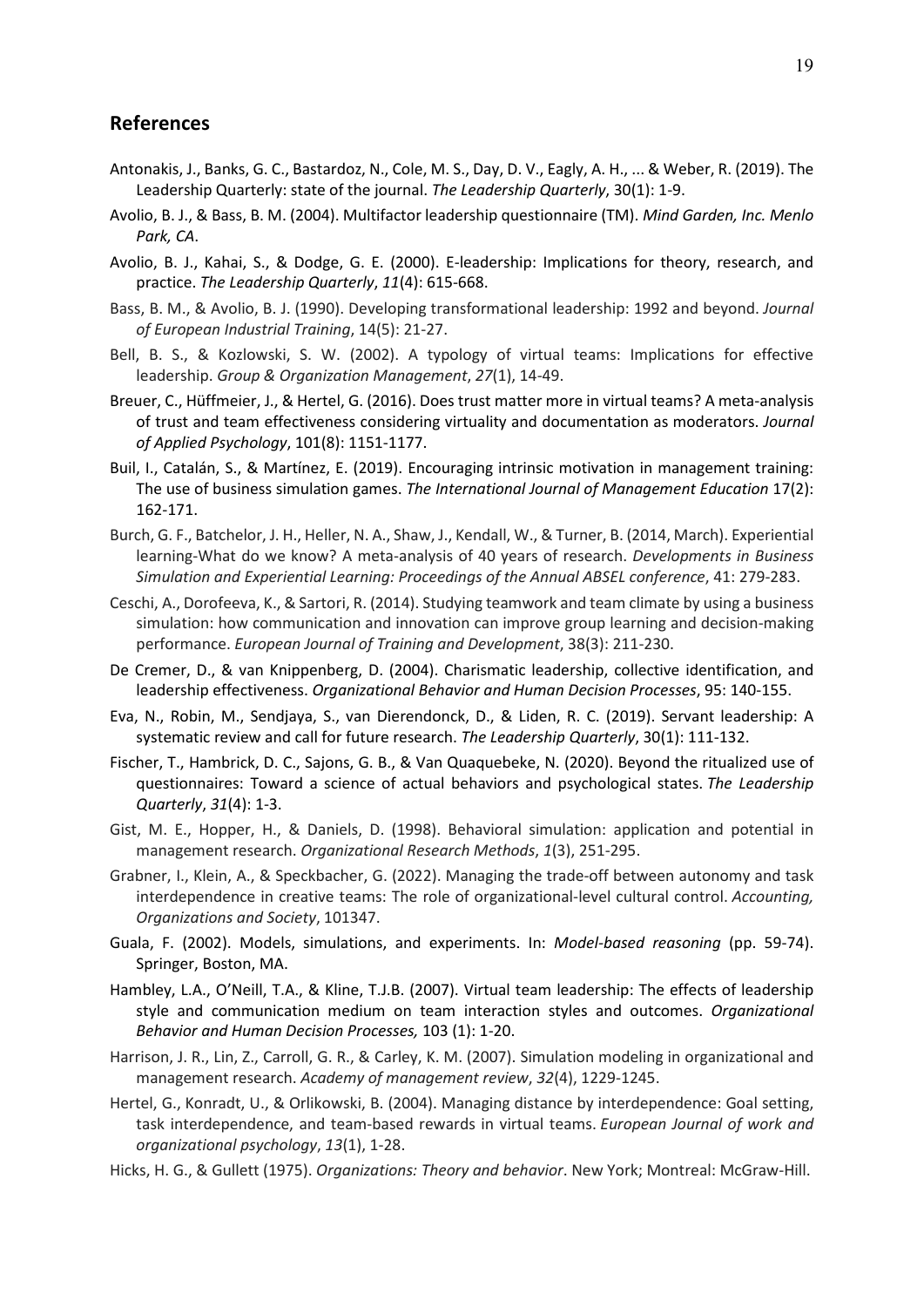- Hoch, J. E., & Kozlowski, S. W. (2014). Leading virtual teams: Hierarchical leadership, structural supports, and shared team leadership. *Journal of Applied Psychology*, 99(3): 390-403.
- Hough, J. R., & White, M. A. (2003). Environmental dynamism and strategic decision-making rationality: an examination at the decision level. *Strategic Management Journal*, *24*(5): 481-489.
- Keys, B., & Wolfe, J. (1990). The role of management games and simulations in education and research. *Journal of Management*, 16(2): 307-336.
- Lean, J., Moizer, J., Towler, M., & Abbey, C. (2006). Simulations and games: use and barriers in higher education. *Active Learning in Higher Education*, 7(3): 227–242.
- Liden, R. C., Wayne, S. J., Meuser, J. D., Hu, J., Wu, J., & Liao, C. (2015). Servant leadership: Validation of a short form of the SL-28. *The Leadership Quarterly*, *26*(2): 254-269.
- Marker, S., Mohr, M., & Østergaard, D. (2019). Simulation-based training of junior doctors in handling critically ill patients facilitates the transition to clinical practice: an interview study. *BMC medical education*, *19*(1): 1-8.
- McCall Jr, M. W., & Lombardo, M. M. (1982). Using simulation for leadership and management research: Through the looking glass. *Management Science*, 28(5): 533-549.
- O'Leary, M. B., & Cummings, J. N. (2007). The spatial, temporal, and configurational characteristics of geographic dispersion in teams. *Management Information Systems Quarterly*, 31(3): 433-452.
- Pastoors, S., Becker, J. H., Ebert, H., & Auge, M. (2019). *Praxishandbuch werteorientierte Führung*. Berlin: Springer.
- Podsakoff, P. M., & Podsakoff, N. P. (2019). Experimental designs in management and leadership research: Strengths, limitations, and recommendations for improving publishability. *The Leadership Quarterly*, 30(1): 11-33.
- Rico, R., & Cohen, S. G. (2005). Effects of task interdependence and type of communication on performance in virtual teams. *Journal of Managerial Psychology*.
- Ryan, R. M., & Deci, E. L. (2000). Intrinsic and extrinsic motivations: Classic definitions and new directions. *Contemporary Educational Psychology*, *25*(1): 54-67.
- Sajons, G. B. (2020). Estimating the causal effect of measured endogenous variables: A tutorial on experimentally randomized instrumental variables. *The Leadership Quarterly*, 31(5): 1-17.
- Salas, E., Rosen, M. A., Held, J. D., & Weissmuller, J. J. (2009). Performance measurement in simulationbased training: A review and best practices. *Simulation & Gaming*, *40*(3), 328-376.
- Santora, J. C. (1996). Looking Glass, Inc.: A Classroom Experience. *Journal of Leadership Studies*, *3*(1), 158- 165.
- Siewiorek, A., Saarinen, E., Lainema, T., & Lehtinen, E. (2012). Learning leadership skills in a simulated business environment. *Computers & Education 58*(1): 121-135.
- Sprenger, R. K. (2012). *Radikal führen*. Campus Verlag.
- Stewart, A. C., Black, S. S., Smith-Gratto, K., & Williams, J. A. (2007). Learning from experience: creating leadership capabilities through computer simulated leadership challenges. *International Journal of Learning and Change*, *2*(3): 250-268.
- Truninger, M., Ruderman, M. N., Clerkin, C., Fernandez, K. C., & Cancro, D. (2021). Sounds like a leader: An ascription–actuality approach to examining leader emergence and effectiveness. *The Leadership Quarterly*, *32*(5), 101420.
- Wang, D., Waldman, D. A., & Zhang, Z. (2014). A meta-analysis of shared leadership and team effectiveness. *Journal of Applied Psychology,* 99(2): 181–198.
- Zaccaro, S. J., & Horn, Z. N. (2003). Leadership theory and practice: Fostering an effective symbiosis. *The Leadership Quarterly*, *14*(6): 769-806.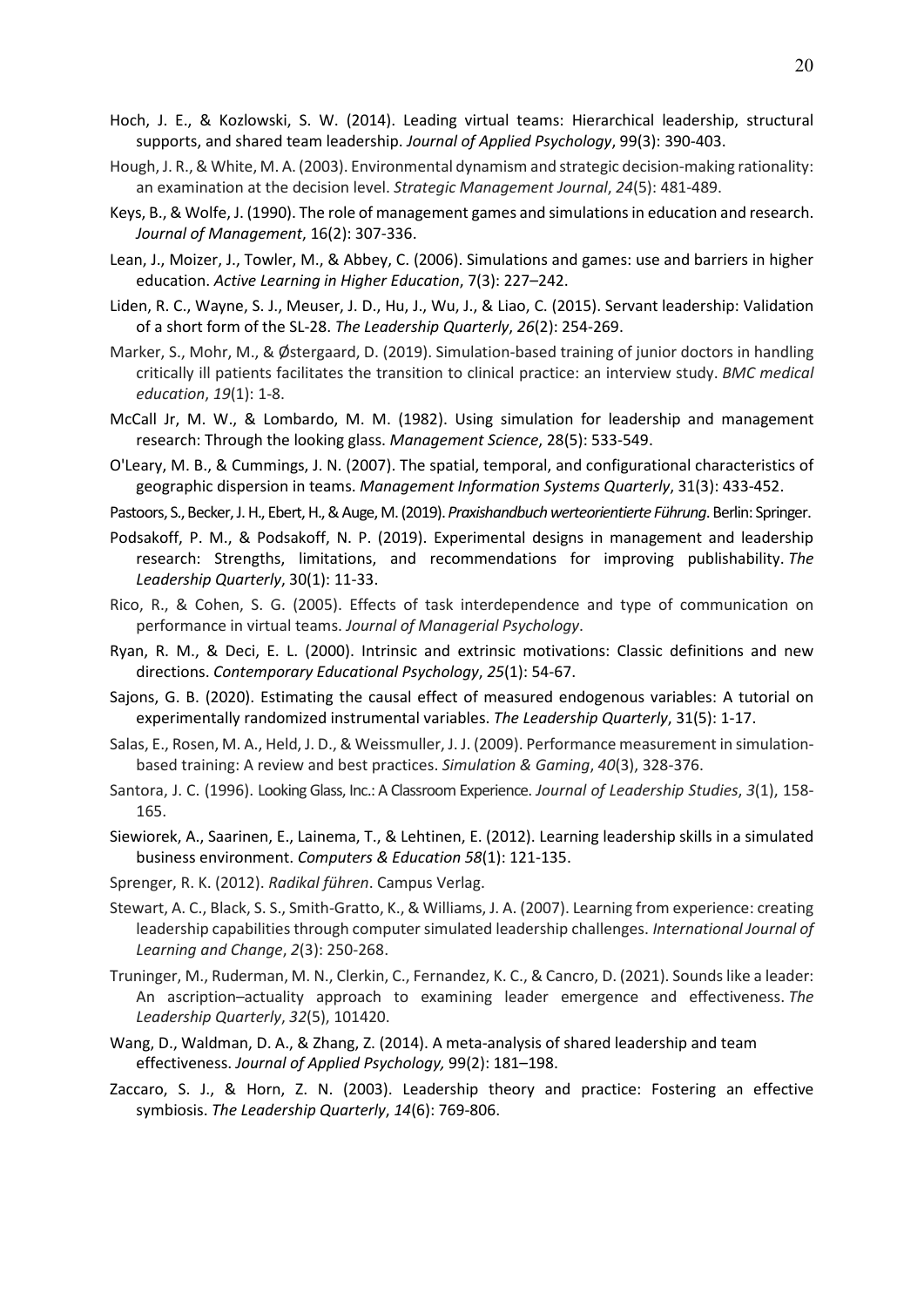## **FIGURES Figure 1: Distribution of roles and information flows within a team**



*Note:* Authors' own representation of roles, tasks and information flows within the team simulation.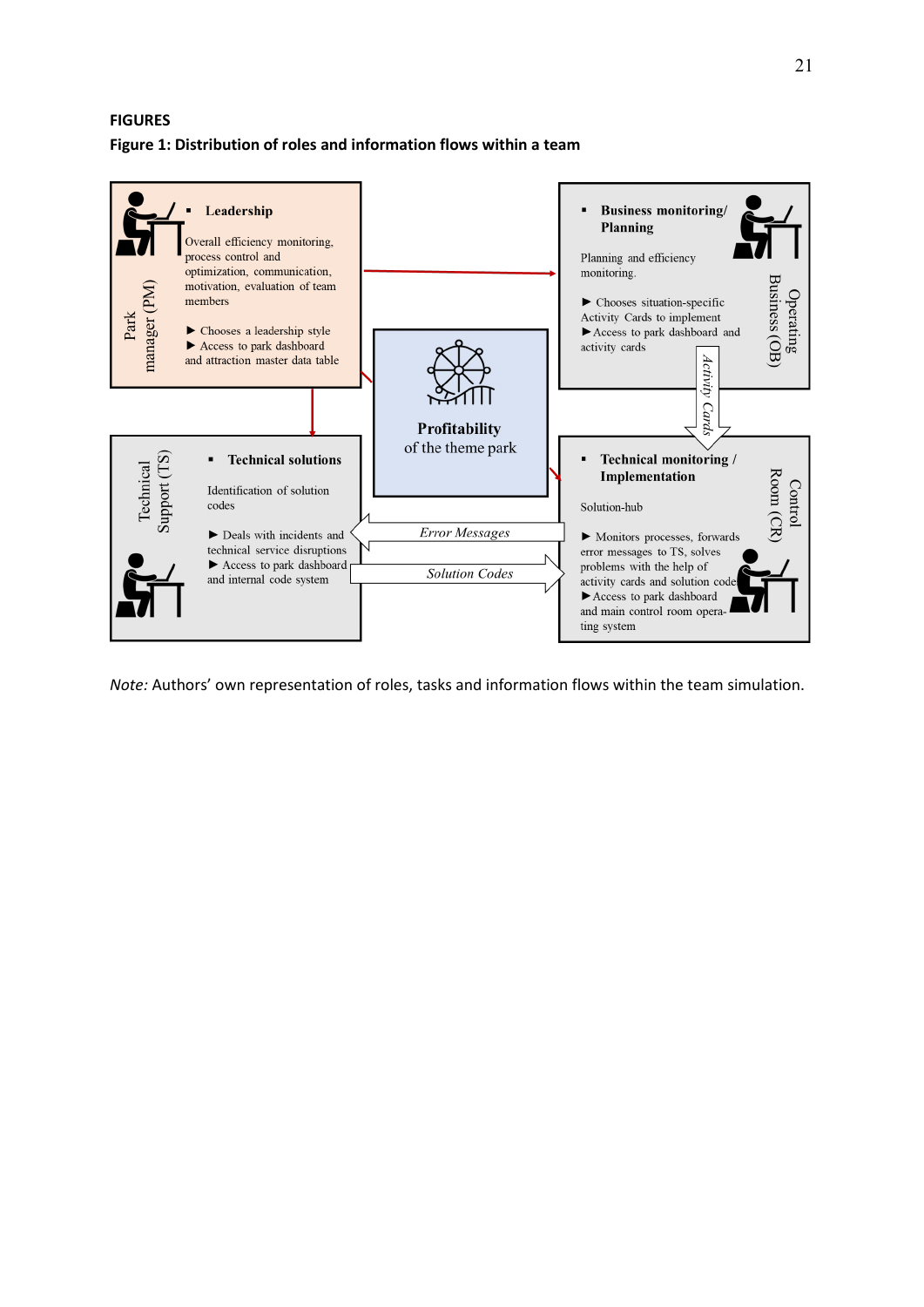### **Figure 2: Park Dashboard**



*Note:* The *Park Dashboard* (PD) provides real-time information necessary to monitor team performance and is visible to all members of both teams. Appeal (i.e. attractiveness), availability of park attractions, and customer satisfaction (depicted in the upper part of the dashboard) are three main factors that determine the calculation of the daily number of visitors.

In the middle part of the dashboard, the left scale shows the current number of visitors calculated by the simulation software for the current period ("day"). The Key Performance Indicators (KPIs) on the right side represent the data on the operational performance. These data on system costs (e.g. system charges from "buying solutions") and costs of implementation of Activity Cards result from inputs to the *Main Control Room Operation System* (see Figure 3) performed by the teams during the simulation. Finally, the lower section provides an overview on the time taken to enter Solution Codes (see Figure 6) and a profit-loss calculation (see Figure 7).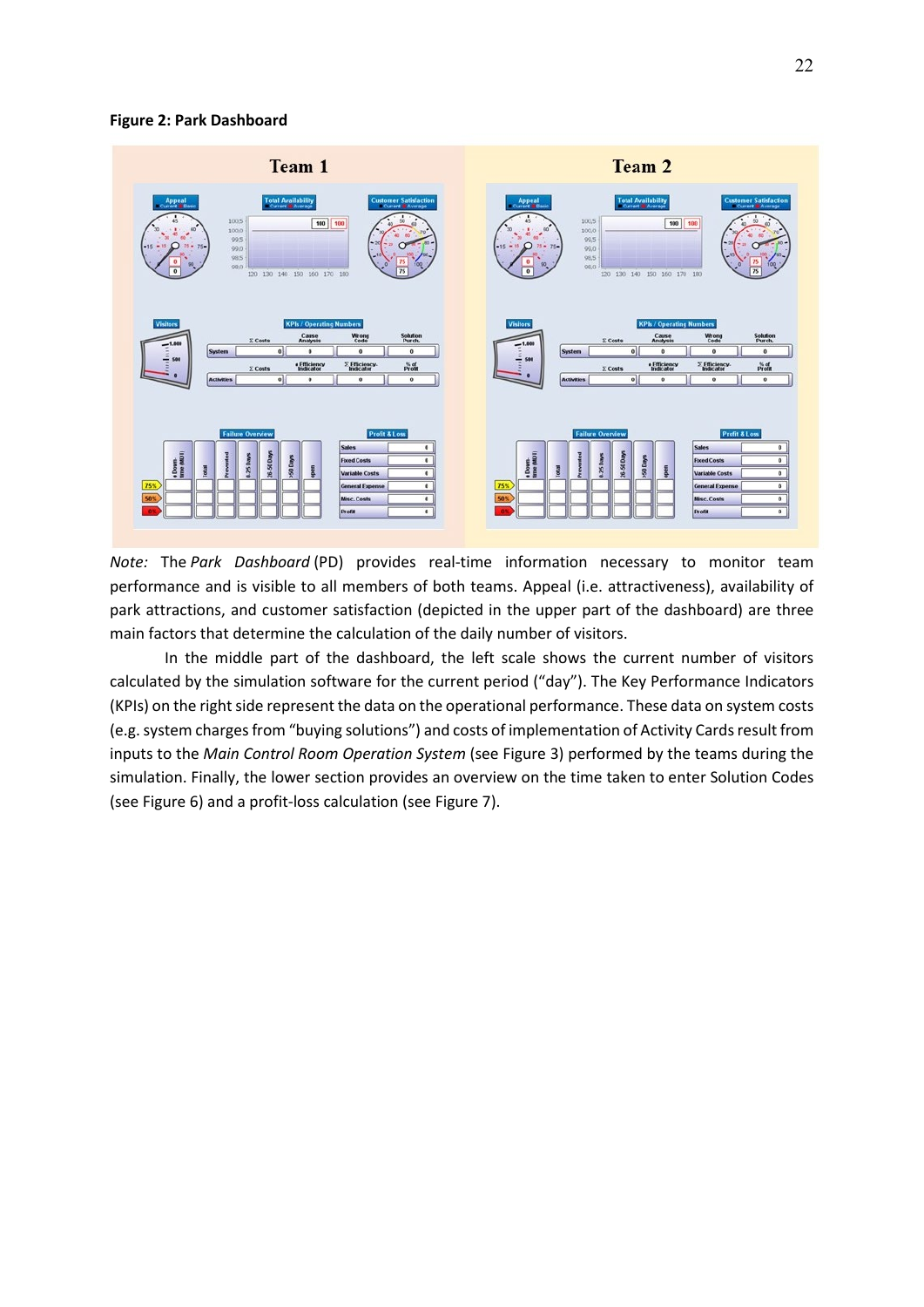

### **Figure 3: The Main Control Room Operation System**

*Note:* The *Main Control Room Operation System* (MCOS) is only visible to the CR. The day-counter in the upper right corner displays the current and the remaining simulation periods ("days"). At the end of each period, the software calculates the average customer satisfaction and displays it to the CR expert in form of a smiley face. The "Purchase" Panel allows to select activities (described in Activity Cards) by entering respective order codes (see Figure 4). In the lower right part of the window, a diagram exhibits the development of profits. On the lower left side of the screen the Panel "Solve Incident" and the message box with system notifications are located. Each notification has a distinct solution code (see Figure A6) which remains unchanged throughout the course of the simulation. If TS fails to communicate the right solution, the team can hire an expert for assistance ("Buy Solution"). The same rule applies if the participant wants to inquire about the cause of the notification ("Cause Analysis") in case of repeating failures or ambiguous message content. The *MCOS* is the operational communication center in which CR needs to forward messages to the appropriate team members (PM or TS) and enter correct solution and order codes into the system.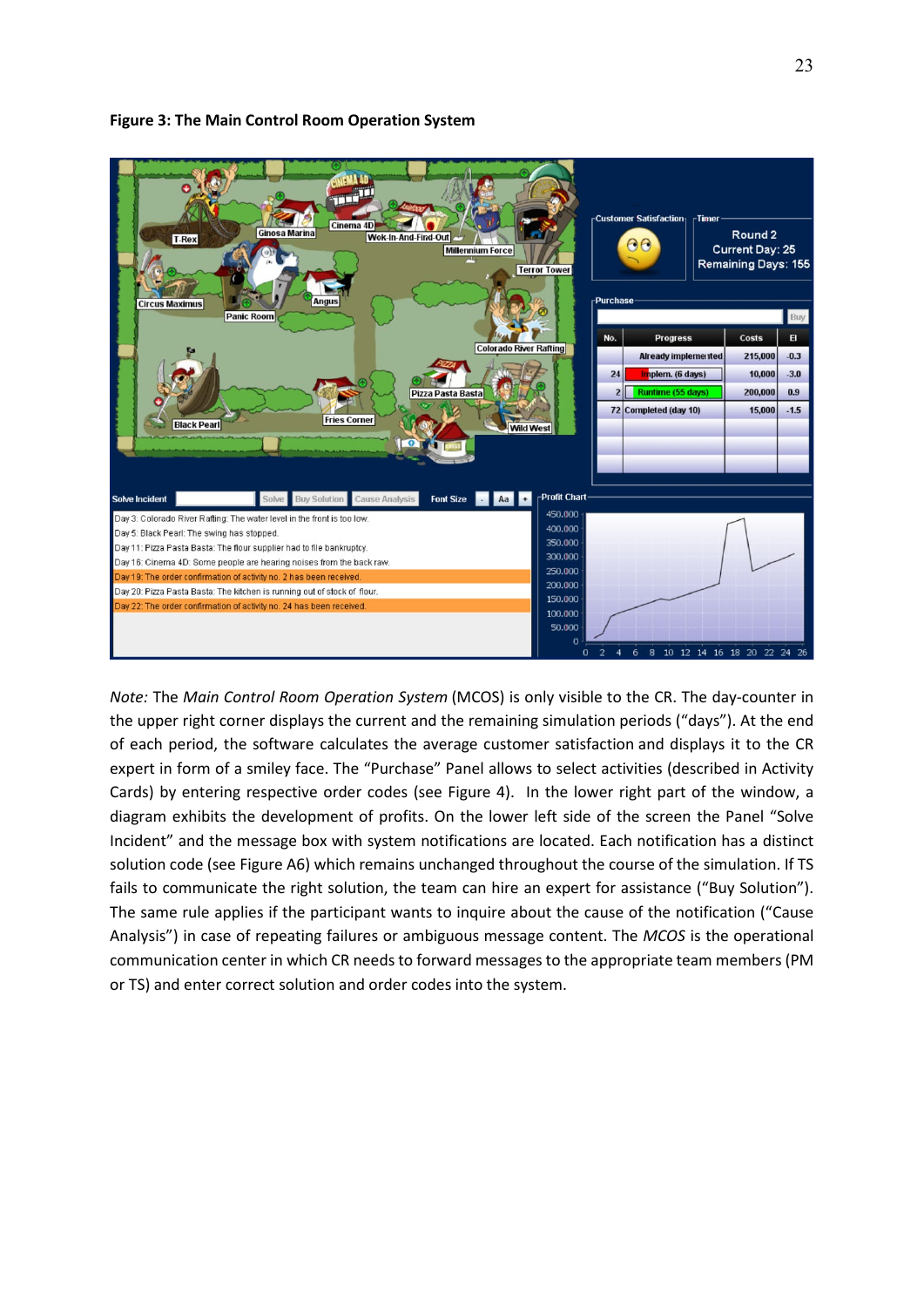### **Figure 4: Example of an Activity Card**

| <b>Capacity</b><br>6                                                                                              |                                                                    |  |  |  |
|-------------------------------------------------------------------------------------------------------------------|--------------------------------------------------------------------|--|--|--|
| Reorganization of the queuing system.                                                                             |                                                                    |  |  |  |
| Implementation<br>Price<br><b>Uses</b><br>Attraction<br>Effect on variable attraction costs<br>Effect on capacity | 3 Days<br>15.000<br><b>Millennium Force</b><br>$-0.10$<br>$+50.00$ |  |  |  |

*Note:* The main responsibility of the OB is to manage the appeal of the park. OB master the challenges during the simulation, by working with *Activity Cards* (about 120 altogether). If a specific attraction is mentioned on the card, the listed consequences and effects are exclusively restricted to this attraction. This can include delivery time, implementation time (during which the attraction will not be available). Every *Activity Card* has a unique order number. In case of the implementation of a certain *Activity Card*, this number must be entered into the respective field in the Control Room system. Some *Activity Cards* may be selected multiple times. The Efficiency Indicator (EI) Value available on the MCOS (Figure 3) shows the profitability of implemented measures.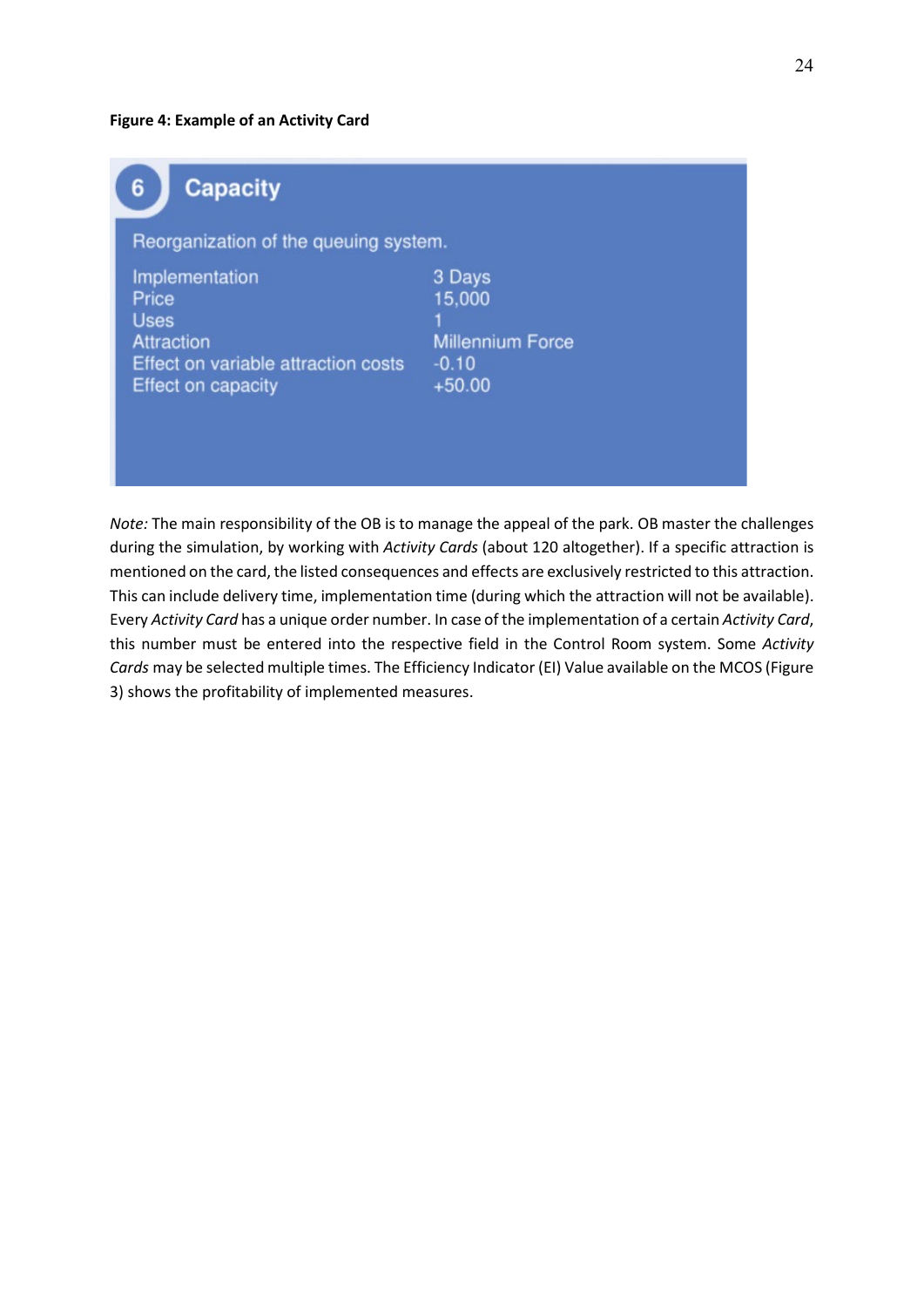**Figure 5: Attraction Master Data Table** 



*Note:* The *Attraction Master Data Table* is only available to the OB and contains stem data (e.g. fixed and variable costs, attractions appeal, average sales and gross profit) on all attractions available at the beginning of the simulation (in the upper part of the table), and on five attractions that can be purchased during the simulation. At the beginning of the simulation, the start value of customer satisfaction is set to 75%. For this value, the last column lists an exemplified calculated gross profit for each attraction, which can be used as an approximated indicator for profitability.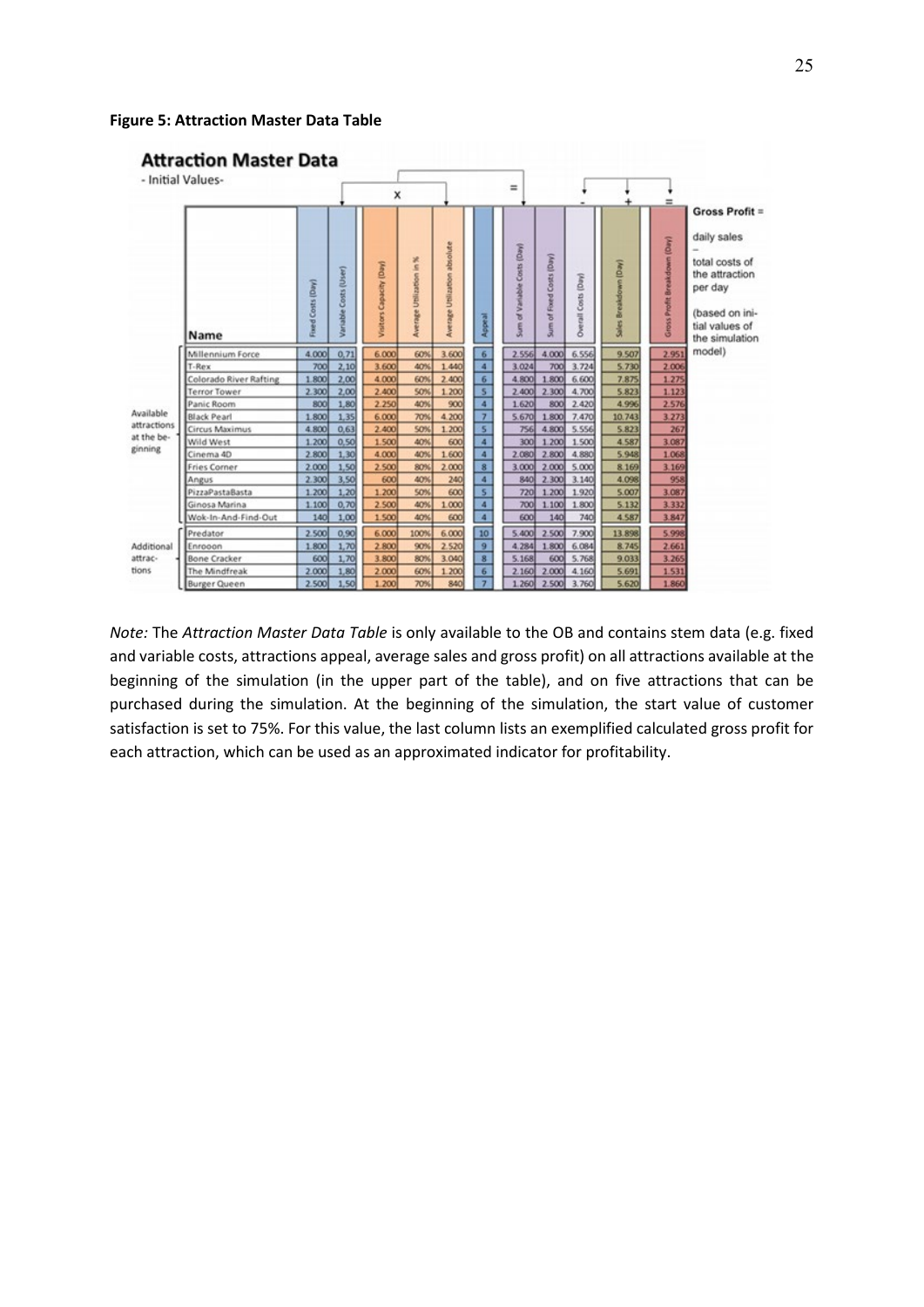

*Note:* The main task of the TS is to identify *Solution Codes*, which are required to handle incidents or technical service disruptions displayed at the *Main Control Room Operation System*. Based on the received information, TS is supposed to identify the correct solution and to return the solution to CR, who will enter it into the system. The solution code always consists of a 3x3 character sequence which is a result of combining the Technical Code, the Component Code and the Restore Code. Three tables are needed to generate the solution code. They build on each other, and require the sequential solution process.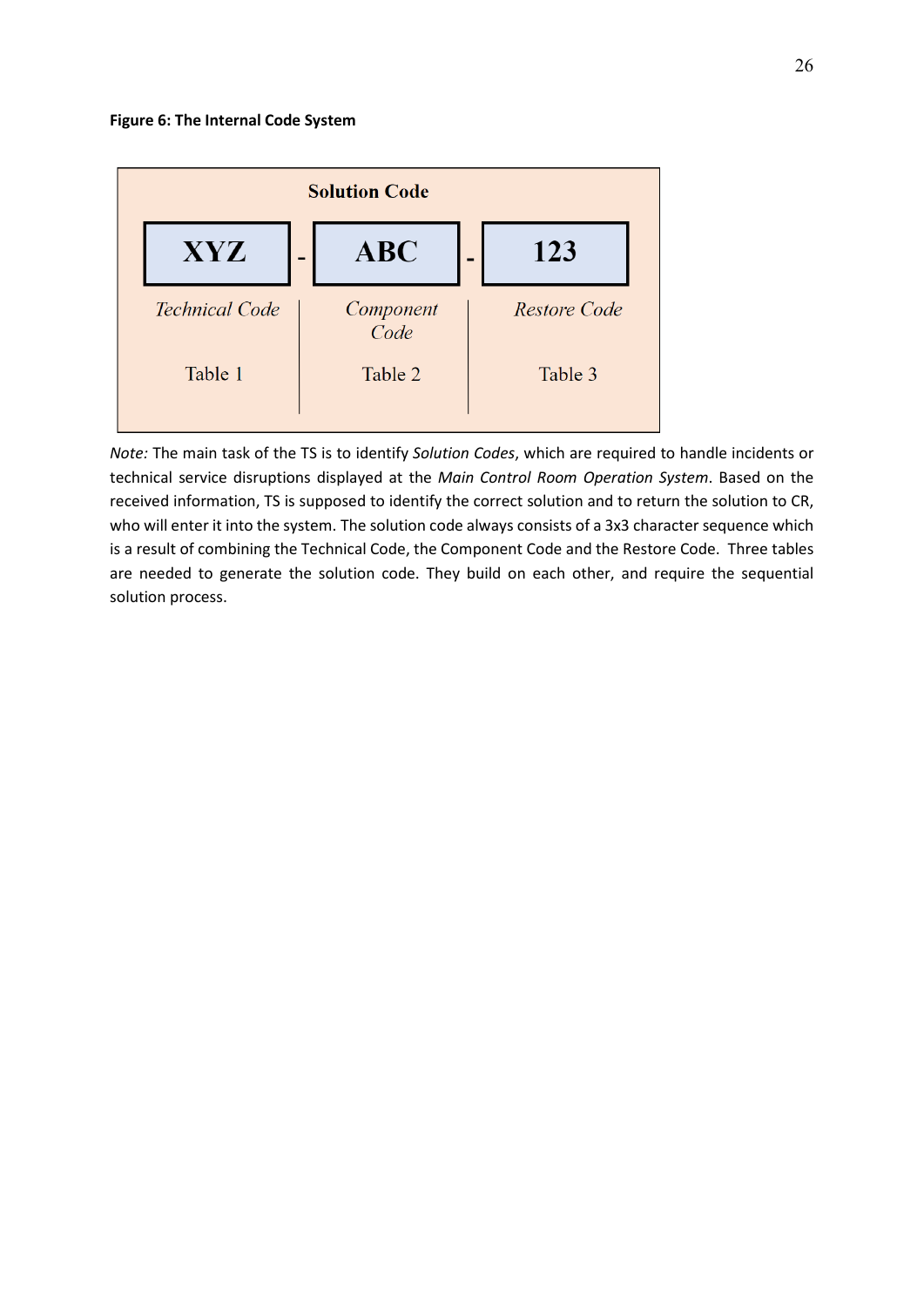

*Note:* The park's turnover is based on three dynamic variables: appeal (i.e. attractiveness), availability, and customer satisfaction. "Appeal" sums up the appeal levels of all attractions. The "availability" is derived from the combined availability status of all attractions. Disruptions lead to the reduction of the attractions' availability and negatively influence the "customer satisfaction". Together, these variables define the number of visitors per "simulation day" who spend a fixed amount of money (turnover). The costs of operating business (incorrect solution codes, activity cards used and purchases) are subtracted from this. The resulting profit reflects the effectiveness of the team operational behavior which is influenced by team efforts towards reducing failure recovery time and the effectiveness of activity cards implementation by the team.